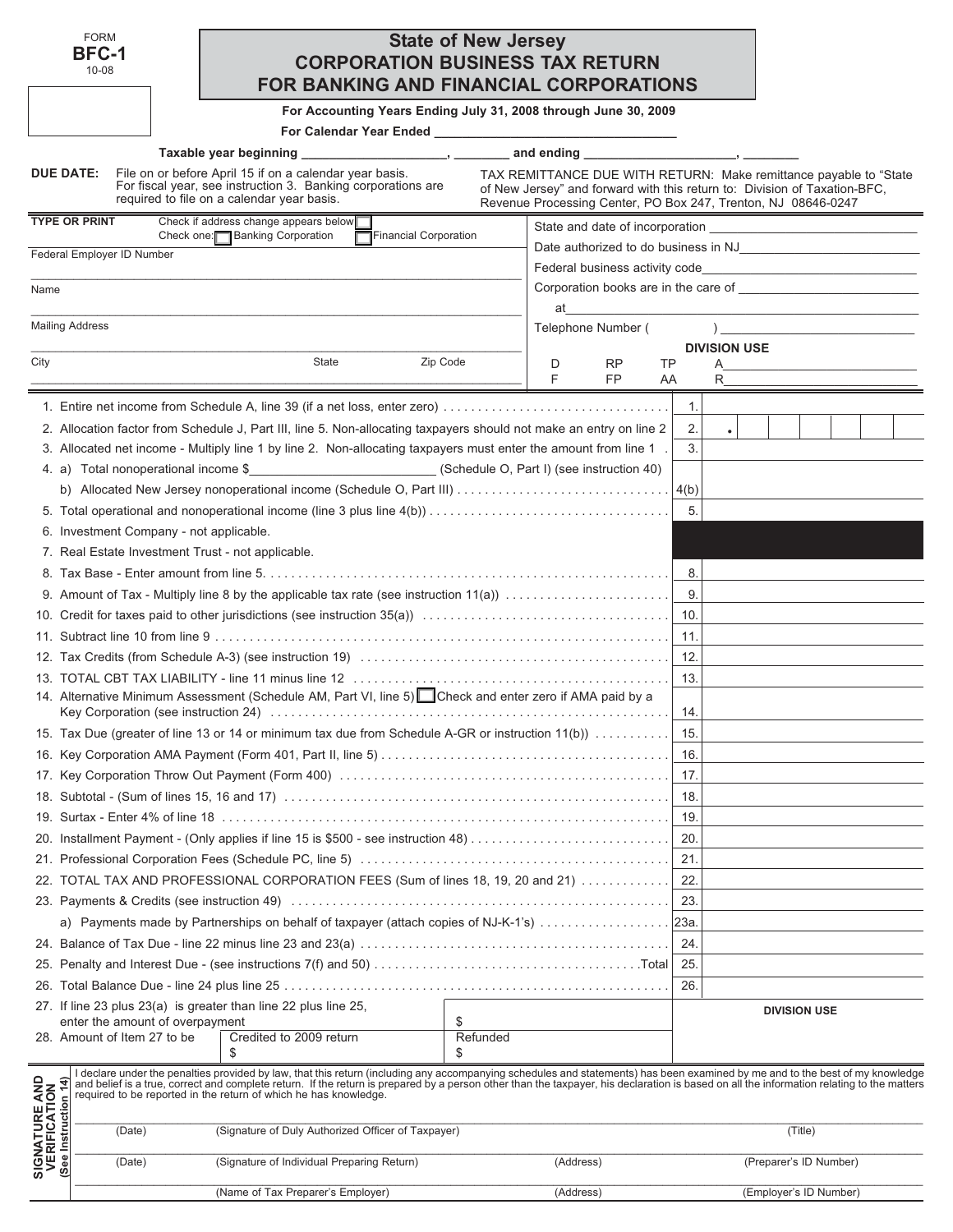### **SCHEDULE A Computation of Entire Net Income (Instruction 16). Every corporation must complete Lines 1-39 of this schedule.**

| schedule.                                                                                                                                                                                                                         |                |  |
|-----------------------------------------------------------------------------------------------------------------------------------------------------------------------------------------------------------------------------------|----------------|--|
| <b>GROSS INCOME</b>                                                                                                                                                                                                               |                |  |
| Less Returns and allowances<br>1. Gross receipts or sales                                                                                                                                                                         | 1              |  |
|                                                                                                                                                                                                                                   | $\overline{c}$ |  |
|                                                                                                                                                                                                                                   | 3              |  |
|                                                                                                                                                                                                                                   | $\overline{4}$ |  |
| 5. Interest:                                                                                                                                                                                                                      |                |  |
| (a) On obligations of the United States and U.S. Instrumentalities $\dots\dots\dots\dots\dots5(a)$                                                                                                                                |                |  |
|                                                                                                                                                                                                                                   | 5              |  |
|                                                                                                                                                                                                                                   | 6              |  |
|                                                                                                                                                                                                                                   | $\overline{7}$ |  |
|                                                                                                                                                                                                                                   | 8              |  |
|                                                                                                                                                                                                                                   | 9              |  |
|                                                                                                                                                                                                                                   | 10             |  |
|                                                                                                                                                                                                                                   | 11             |  |
| <b>DEDUCTIONS</b>                                                                                                                                                                                                                 |                |  |
|                                                                                                                                                                                                                                   |                |  |
|                                                                                                                                                                                                                                   | 12             |  |
| 13. Salaries and wages ______________________________less Jobs Credit _________________________Balance                                                                                                                            | 13             |  |
|                                                                                                                                                                                                                                   | 14             |  |
|                                                                                                                                                                                                                                   | 15             |  |
|                                                                                                                                                                                                                                   | 16             |  |
|                                                                                                                                                                                                                                   | 17             |  |
|                                                                                                                                                                                                                                   | 18             |  |
|                                                                                                                                                                                                                                   | 19             |  |
|                                                                                                                                                                                                                                   |                |  |
| 20b. Less depreciation claimed in Schedule A and elsewhere on return ............20(b) (_____________________)                                                                                                                    | 20(c)          |  |
|                                                                                                                                                                                                                                   | 21             |  |
|                                                                                                                                                                                                                                   | 22             |  |
|                                                                                                                                                                                                                                   | 23             |  |
|                                                                                                                                                                                                                                   | 24             |  |
|                                                                                                                                                                                                                                   | 25             |  |
|                                                                                                                                                                                                                                   | 26             |  |
|                                                                                                                                                                                                                                   | 27             |  |
|                                                                                                                                                                                                                                   |                |  |
| 28. Taxable income before net operating loss deduction and special deductions (line 11 less line 27 must agree with<br>line 28, page 1 of Unconsolidated Federal Form 1120). 1120S filers who have not elected to be New Jersey S |                |  |
|                                                                                                                                                                                                                                   | 28             |  |
| <b>ADJUSTMENTS - LINES 29 - 39 MUST BE COMPLETED ON THIS FORM</b>                                                                                                                                                                 |                |  |
| 29. Interest on Federal, State, Municipal and other obligations not included in Item 5 above                                                                                                                                      | 29             |  |
|                                                                                                                                                                                                                                   | 30             |  |
| 31. New Jersey State and other states taxes deducted above (see instruction 16(f))                                                                                                                                                | 31             |  |
| 32. Depreciation and other adjustments from Schedule S (see instruction 45)                                                                                                                                                       | 32             |  |
|                                                                                                                                                                                                                                   |                |  |
| (b) Other deductions and additions. Explain on separate rider. (see instruction $16(h)$ ) 33(b)                                                                                                                                   |                |  |
|                                                                                                                                                                                                                                   |                |  |
| (d) Interest and intangible expenses and costs addback (Schedule G, Part II)                                                                                                                                                      | 33(d)          |  |
| 34. Entire net income before net operating loss deduction and dividend exclusion (total of lines 28                                                                                                                               | 34             |  |
|                                                                                                                                                                                                                                   | 35             |  |
|                                                                                                                                                                                                                                   | 36             |  |
|                                                                                                                                                                                                                                   | 37             |  |

38. I.B.F. exclusion. (See instruction 16(k)) . . . . . . . . . . . . . . . . . . . . . . . . . . . . . . . . . . . . . . . . . . . . . . . . . . . . . . . . . . . . . 38 39. ENTIRE NET INCOME (Line 36 minus line 37 and line 38 - Carry to page 1, line 1) . . . . . . . . . . . . . . . . . . . . . . . . . . 39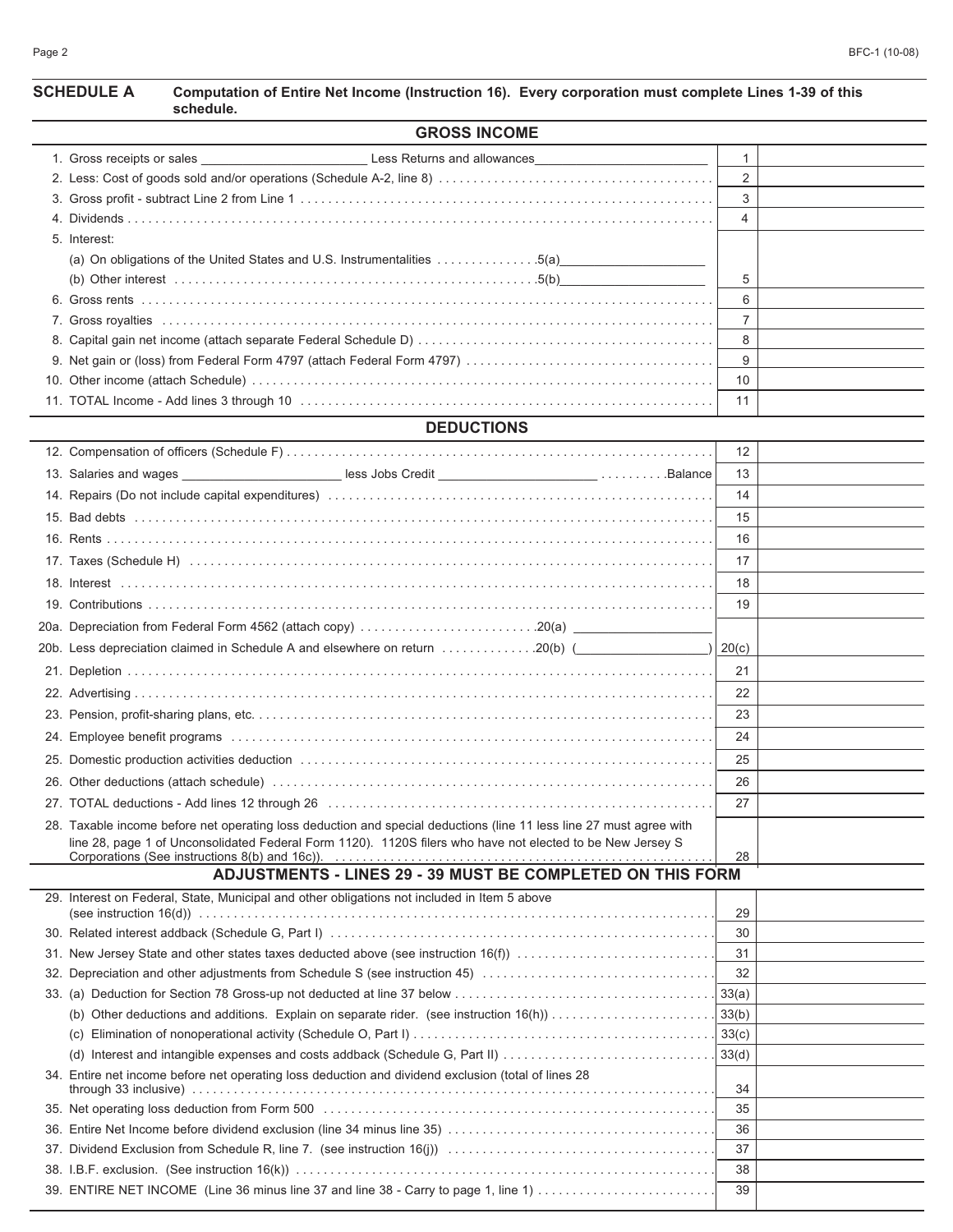# Name Federal ID Number

| <b>SCHEDULE A-1</b>                                             | NET OPERATING LOSS DEDUCTION AND CARRYOVER                 |                                                                                                                                                                                                                   |      |
|-----------------------------------------------------------------|------------------------------------------------------------|-------------------------------------------------------------------------------------------------------------------------------------------------------------------------------------------------------------------|------|
|                                                                 |                                                            | NOTE: SCHEDULE A-1 HAS BEEN REPLACED BY FORM 500. NET OPERATING LOSSES MUST BE DETAILED ON FORM 500<br>WHICH IS AVAILABLE SEPARATELY. TO OBTAIN THIS FORM AND RELATED INFORMATION, REFER TO THE INDEX ON PAGE 14. |      |
| <b>SCHEDULE A-2</b>                                             | <b>COST OF GOODS SOLD (See Instruction 18)</b>             |                                                                                                                                                                                                                   |      |
|                                                                 |                                                            |                                                                                                                                                                                                                   | 1.   |
|                                                                 |                                                            |                                                                                                                                                                                                                   | 2.   |
|                                                                 |                                                            |                                                                                                                                                                                                                   | 3.   |
|                                                                 |                                                            |                                                                                                                                                                                                                   | 4.   |
|                                                                 |                                                            |                                                                                                                                                                                                                   | 5.   |
|                                                                 |                                                            |                                                                                                                                                                                                                   | 6.   |
|                                                                 |                                                            |                                                                                                                                                                                                                   | 7.   |
|                                                                 |                                                            | 8. Cost of goods sold - Subtract line 7 from line 6. Enter here and on Schedule A, line 2                                                                                                                         | 8.   |
| <b>SCHEDULE A-3</b>                                             | <b>SUMMARY OF TAX CREDITS</b> (See Instruction 19)         |                                                                                                                                                                                                                   |      |
|                                                                 |                                                            |                                                                                                                                                                                                                   | 1.   |
|                                                                 |                                                            |                                                                                                                                                                                                                   | 2.   |
| 3. EITHER:                                                      | a) Urban Enterprise Zone Employee Tax Credit from Form 300 |                                                                                                                                                                                                                   |      |
| <b>OR</b>                                                       |                                                            | b) Urban Enterprise Zone Investment Tax Credit from Form 301                                                                                                                                                      | 3.   |
|                                                                 |                                                            | 4. Redevelopment Authority Project Tax Credit from Form 302                                                                                                                                                       | 4.   |
|                                                                 |                                                            |                                                                                                                                                                                                                   | 5.   |
|                                                                 |                                                            | 6. Manufacturing Equipment and Employment Investment Tax Credit from Form 305                                                                                                                                     | 6.   |
|                                                                 |                                                            |                                                                                                                                                                                                                   | 7.   |
|                                                                 |                                                            | 8. Small New Jersey-Based High-Technology Business Investment Tax Credit from Form 308                                                                                                                            | 8.   |
|                                                                 |                                                            |                                                                                                                                                                                                                   | 9.   |
|                                                                 |                                                            |                                                                                                                                                                                                                   | 10.  |
|                                                                 |                                                            |                                                                                                                                                                                                                   | 11.  |
|                                                                 |                                                            |                                                                                                                                                                                                                   | 12.  |
|                                                                 |                                                            |                                                                                                                                                                                                                   | -13. |
|                                                                 |                                                            |                                                                                                                                                                                                                   | 14.  |
|                                                                 |                                                            |                                                                                                                                                                                                                   | 15.  |
|                                                                 |                                                            |                                                                                                                                                                                                                   | 16.  |
|                                                                 |                                                            |                                                                                                                                                                                                                   | .17  |
|                                                                 |                                                            |                                                                                                                                                                                                                   | 18.  |
|                                                                 |                                                            | 19. Total tax credits taken on this return - Add lines 1 through 18. Enter here and on page 1, line 12                                                                                                            | 19.  |
| <b>SCHEDULE A-4</b>                                             | <b>SUMMARY SCHEDULE (See Instruction 20)</b>               |                                                                                                                                                                                                                   |      |
| <b>Net Operating Loss Deduction</b>                             |                                                            | 7. Schedule J, Part III, line 2(h)                                                                                                                                                                                | 7.   |
| and Carryover<br>1. Form 500, line 6 minus line $8 \ldots$      | $\overline{1}$ .                                           | 8. Schedule J, Part III, line 2(j)                                                                                                                                                                                | 8.   |
| Interest and Intangible Costs and                               |                                                            | 9. Schedule J, Part III, line $3(c)$                                                                                                                                                                              | 9.   |
| <b>Expenses</b>                                                 |                                                            | <b>Non-Operational Income Information</b>                                                                                                                                                                         |      |
| 2. Schedule G, Part I, line b                                   | 2.                                                         | 10. Schedule O, Part III, line 31                                                                                                                                                                                 | 10.  |
| 3. Schedule G, Part II, line b<br><b>Schedule J Information</b> | 3.                                                         | <b>Dividend Exclusion Information</b>                                                                                                                                                                             |      |
| 4. Schedule J, Part III, line $1(c)$                            | 4.                                                         | 11. Schedule R, line $4 \ldots \ldots \ldots$                                                                                                                                                                     | 11.  |
| 5. Schedule J, Part III, line 2(f)                              | 5.                                                         | 12. Schedule R, line $6 \ldots \ldots \ldots$                                                                                                                                                                     | 12.  |
| 6. Schedule J, Part III, line $2(g)$                            | 6.                                                         | <b>Schedule A-GR Information</b><br>13. Schedule A-GR, line $6 \ldots \ldots$ 13.                                                                                                                                 |      |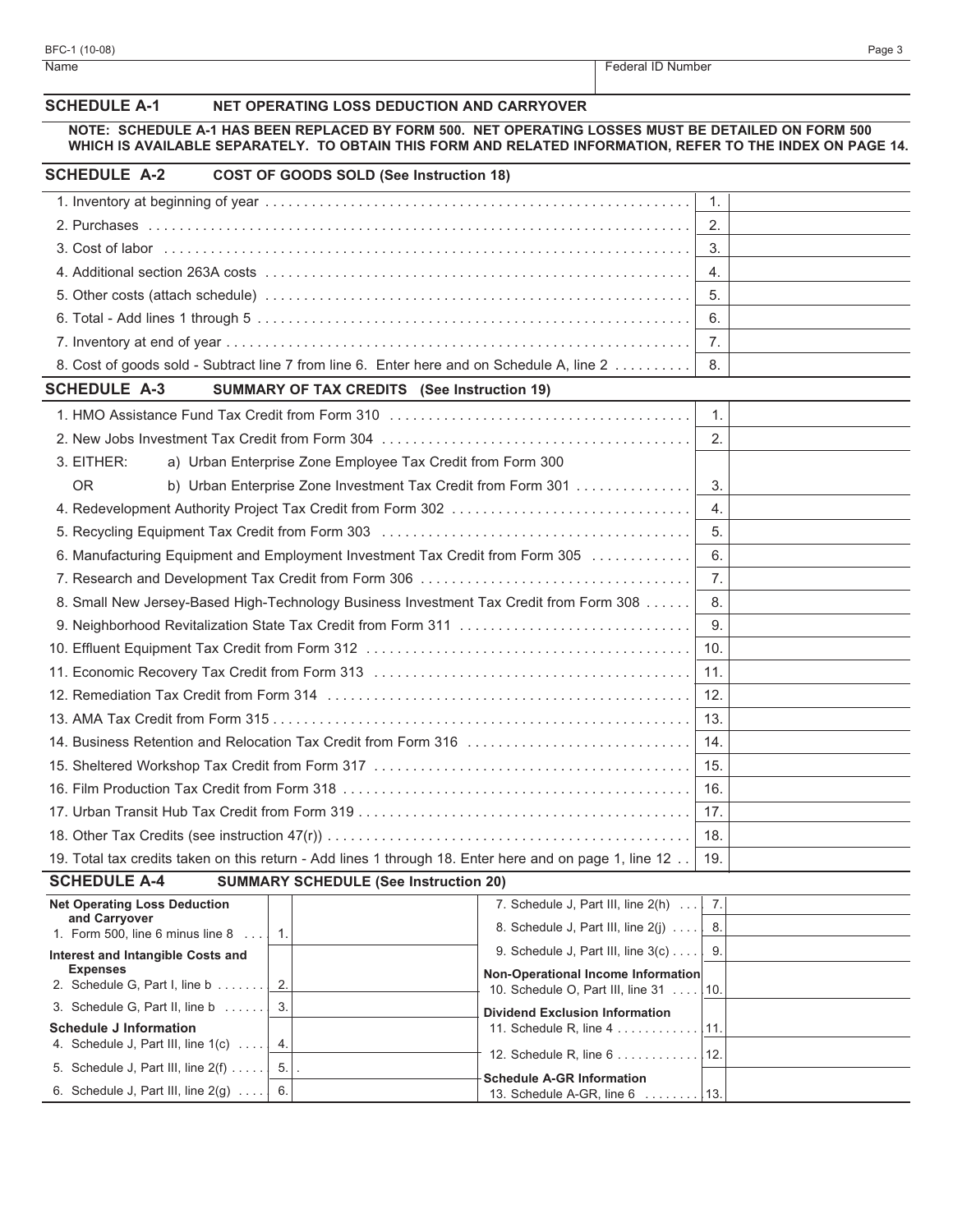| <b>SCHEDULE A-5</b> | <b>FEDERAL IRC SECTION 199 ADJUSTMENT (See Instruction 21)</b>                            |               |  |
|---------------------|-------------------------------------------------------------------------------------------|---------------|--|
|                     | 1. Federal Section 199 Domestic Production expensed in arriving at federal taxable income |               |  |
|                     |                                                                                           | $\mathcal{L}$ |  |
|                     | 3. Net Section 199 adjustment - line 1 minus line 2. Include on Schedule A, line 33(b)    | 3.            |  |
|                     |                                                                                           |               |  |

### **SCHEDULE A-6 GROSS INCOME TEST FOR FINANCIAL BUSINESSES (See Instruction 22) Qualifying financial businesses must file this form along with their tax return Form BFC-1**

NAME AS SHOWN ON RETURN FEDERAL ID NUMBER

This form is used to determine whether a corporation qualifies as a Financial Business Corporation. For the purpose of making this computation, Column 1 shall be the sum of the amounts reported on line 1 and lines 4 through 10 of Schedule A on Form CBT-100 or BFC-1, adjusted for interest on Federal, State, Municipal and other obligations not included on line 5 of Schedule A and the dividend exclusion. Column 2 shall be the gross income included in Column 1 which was derived from the following financial activities:

- 1) Discounting and negotiating promissory notes, drafts, bills of exchange and other evidences of debt;
- 2) Buying and selling exchange;
- 3) Making of or dealing in secured or unsecured loans and discounts;
- 4) Dealing in securities or shares of corporate stock by purchasing and selling such securities and stock without recourse, solely upon the order and for the account of customers;
- 5) Investing and reinvesting in marketable obligations evidencing indebtedness of any person, copartnership, association or corporation in the form of bonds, notes or debentures commonly known as investment securities; or
- 6) Dealing in or underwriting obligations of the United States, any state or any political subdivision thereof or of a corporate instrumentality of any of them.
- 7) Certain leasing transactions which approximate secured loans by meeting each of the following requirements:
	- i. Lessor must look primarily to the creditworthiness of the lessee in order to recover its investment.
	- ii. Lessor may not rely on repetitious leasing of the same property.
	- iii. The lease must be a net lease.
	- iv. The lessor must recover its full investment plus its cost of financing through the rental payments, tax benefits, and the residual value of the property.

See N.J.A.C 18:7-1.16(b) for additional information regarding leasing transactions.

|                     | From Schedule A of the CBT-100 or BFC-1                                            | Column <sub>1</sub><br><b>Gross Income - Overall</b> | Column <sub>2</sub><br><b>Gross Income Financial</b><br><b>Activities</b> |
|---------------------|------------------------------------------------------------------------------------|------------------------------------------------------|---------------------------------------------------------------------------|
| Line 1              | Gross receipts                                                                     |                                                      |                                                                           |
| Line 4              | <b>Dividends</b>                                                                   |                                                      |                                                                           |
| Line 5              | Interest                                                                           |                                                      |                                                                           |
| Line 6              | Gross rents                                                                        |                                                      |                                                                           |
| Line 7              | Gross royalties                                                                    |                                                      |                                                                           |
| Line 8              | Capital gain net income                                                            |                                                      |                                                                           |
| Line 9              | Net gain or loss from Federal Form 4797                                            |                                                      |                                                                           |
| Line 10             | Other income                                                                       |                                                      |                                                                           |
| <b>TOTAL</b>        |                                                                                    |                                                      |                                                                           |
| Add:                | Interest on Federal, State, Municipal and other obligations not included in line 5 |                                                      |                                                                           |
| Subtotal            |                                                                                    |                                                      |                                                                           |
| Deduct:             | Dividend exclusion from Schedule R of CBT-100 or BFC-1                             |                                                      |                                                                           |
| <b>GROSS INCOME</b> |                                                                                    |                                                      |                                                                           |

**Divide the gross income from Column 2 by the gross income from Column 1 and enter the result \_\_\_\_\_\_\_\_\_\_\_\_\_\_\_\_\_\_\_\_\_\_\_\_%**

If the resulting percentage **is less than 75%**, the corporation **does not qualify** as a Financial Business and **must file** a Corporation Business Tax Return, **Form CBT-100.**

If the resulting percentage **is 75% or more**, the corporation qualifies as a Financial Business and **must file** a Corporation Business Tax Return for Banking and Financial Corporations, **Form BFC-1**, and complete Schedule L apportioning the financial business in New Jersey consistent with N.J.S.A. 54:10A-38 (section 38 of the Corporation Business Tax Act).

This schedule must be attached to the BFC-1 filed by the taxpayer.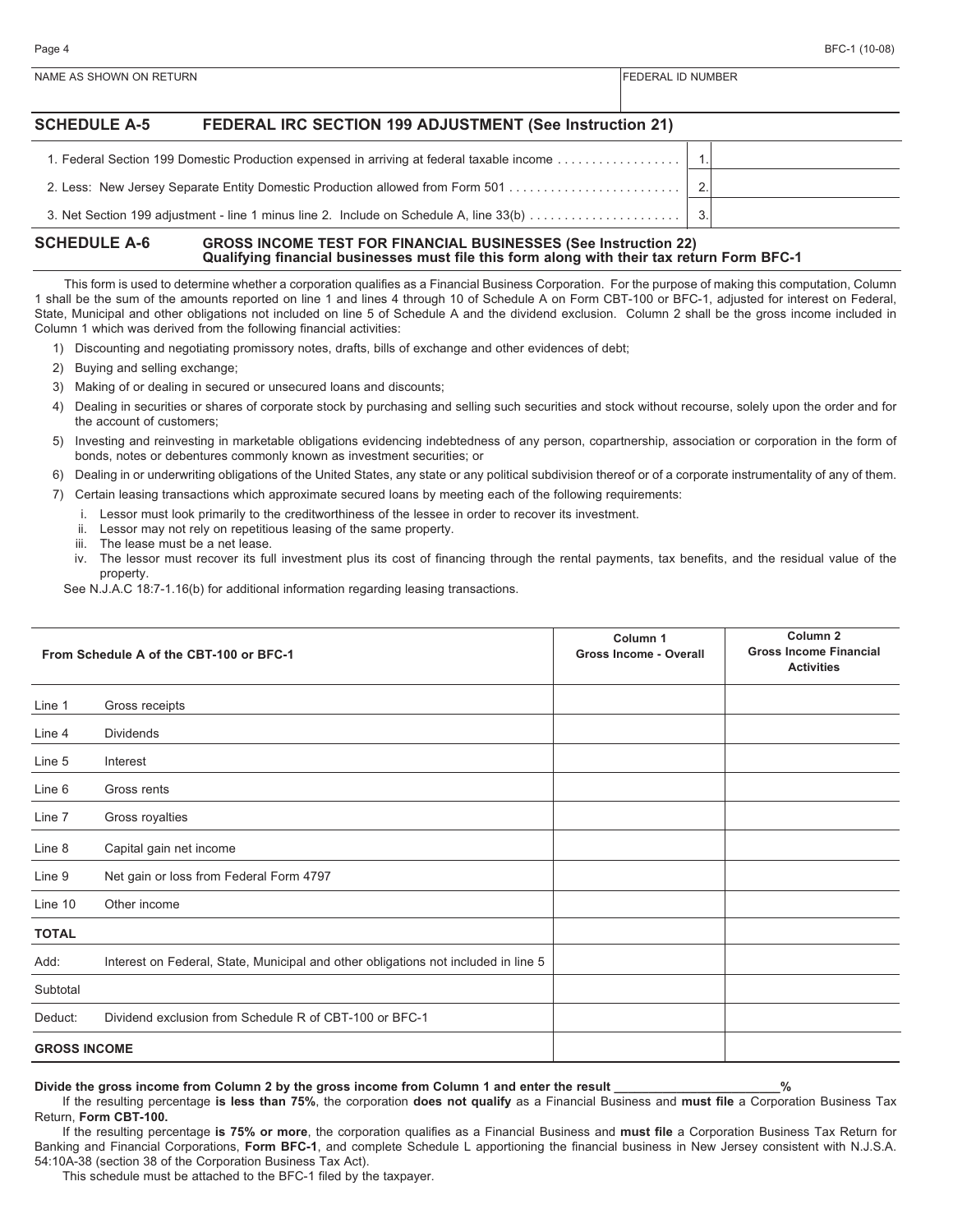| NAME AS SHOWN ON RETURN     |                                                                                                           |                                                                                      |                  | FEDERAL ID NUMBER |                                               |
|-----------------------------|-----------------------------------------------------------------------------------------------------------|--------------------------------------------------------------------------------------|------------------|-------------------|-----------------------------------------------|
| <b>SCHEDULE A-GR</b>        |                                                                                                           | <b>COMPUTATION OF NEW JERSEY GROSS RECEIPTS AND MINIMUM TAX (See Instruction 23)</b> |                  |                   |                                               |
|                             | 1. Enter sales of tangible personal property shipped to points within New Jersey                          |                                                                                      |                  | $\mathbf 1$ .     |                                               |
| 2.                          |                                                                                                           |                                                                                      |                  | 2.                |                                               |
| 3.                          |                                                                                                           |                                                                                      |                  | 3.                |                                               |
| 4.                          | Enter royalties for the use in New Jersey of patents and copyrights                                       |                                                                                      | 4.               |                   |                                               |
| 5.                          |                                                                                                           |                                                                                      |                  | 5.                |                                               |
| 6.                          |                                                                                                           |                                                                                      |                  | 6.                |                                               |
|                             | 7. Enter minimum tax per instruction 11(b). Carry to page, 1 line 15                                      |                                                                                      |                  | $\overline{7}$ .  |                                               |
| <b>SCHEDULE AM</b>          |                                                                                                           | ALTERNATIVE MINIMUM ASSESSMENT FOR C CORPORATIONS (See Instruction 24)               |                  |                   |                                               |
| <b>PART I</b>               | <b>COMPUTATION OF NEW JERSEY GROSS RECEIPTS</b>                                                           |                                                                                      |                  |                   |                                               |
|                             | 1. Enter sales of tangible personal property shipped to points within New Jersey                          |                                                                                      |                  | 1.                |                                               |
| 2.                          |                                                                                                           |                                                                                      |                  | 2.                |                                               |
| 3.                          |                                                                                                           |                                                                                      |                  | 3.                |                                               |
| 4.                          | Enter royalties for the use in New Jersey of patents and copyrights                                       |                                                                                      |                  | $\overline{4}$ .  |                                               |
| 5.                          |                                                                                                           |                                                                                      |                  | 5.                |                                               |
| 6.                          |                                                                                                           |                                                                                      |                  | 6.                |                                               |
| <b>PART II</b>              | <b>COMPUTATION OF NEW JERSEY GROSS PROFITS</b>                                                            |                                                                                      |                  |                   |                                               |
|                             |                                                                                                           |                                                                                      |                  | $\mathbf{1}$ .    |                                               |
| 2.                          |                                                                                                           |                                                                                      |                  | 2.                |                                               |
| 3.                          | Enter the Allocation Factor or Receipts Factor from Schedule J (Non-allocators enter 100%)                |                                                                                      |                  | 3.                |                                               |
| 4.                          |                                                                                                           |                                                                                      |                  | 4.                |                                               |
| 5.                          |                                                                                                           |                                                                                      |                  | 5.                |                                               |
| <b>PART III</b>             | GROSS SALES AND COST OF GOODS SOLD FOR CURRENT AND PRIOR YEARS                                            |                                                                                      |                  |                   |                                               |
|                             | <b>Year 2005</b>                                                                                          | <b>Year 2006</b>                                                                     | <b>Year 2007</b> |                   | <b>Year 2008</b><br><b>From Part II Above</b> |
| 1. NJ Gross                 |                                                                                                           |                                                                                      |                  |                   |                                               |
| receipts                    |                                                                                                           |                                                                                      |                  |                   |                                               |
| 2. NJ Cost of<br>Goods Sold |                                                                                                           |                                                                                      |                  |                   |                                               |
| <b>PART IV</b>              | ALTERNATIVE MINIMUM ASSESSMENT BASED UPON GROSS PROFITS                                                   |                                                                                      |                  |                   |                                               |
|                             | 1. New Jersey Gross Profits - enter amount from Part II, line 5; if less than \$1,000,000, enter          |                                                                                      |                  |                   |                                               |
|                             |                                                                                                           |                                                                                      |                  | 1                 |                                               |
|                             | 2. If line 1 is greater than \$1,000,000, but not over \$10,000,000, complete line 3.                     |                                                                                      |                  |                   |                                               |
|                             | If line 1 is greater than \$10,000,000 then go to line 4.                                                 |                                                                                      |                  |                   |                                               |
| 3.<br>(a)                   |                                                                                                           |                                                                                      |                  |                   | \$1,000,000                                   |
| (b)                         |                                                                                                           |                                                                                      |                  |                   |                                               |
|                             |                                                                                                           |                                                                                      |                  |                   |                                               |
| (C)                         |                                                                                                           |                                                                                      |                  |                   |                                               |
| (d)                         |                                                                                                           |                                                                                      |                  |                   |                                               |
| (a)<br>4.                   | If line 1 is greater than \$10,000,000, but not over \$15,000,000, multiply line 1 by .0035 $\ldots$ 4(a) |                                                                                      |                  |                   |                                               |
| (b)                         | If line 1 is greater than \$15,000,000, but not over \$25,000,000, multiply line 1 by .006                |                                                                                      |                  | 4(b)              |                                               |
| (c)                         | If line 1 is greater than \$25,000,000, but not over \$37,500,000, multiply line 1 by .007 $\dots$        |                                                                                      |                  | 4(c)              |                                               |
| (d)                         |                                                                                                           |                                                                                      |                  |                   |                                               |
|                             | 5. AMA based on Gross Profits - amount from line $3(d)$ or $4(a)$ , $4(b)$ , $4(c)$ , or $4(d)$           |                                                                                      |                  | 5                 |                                               |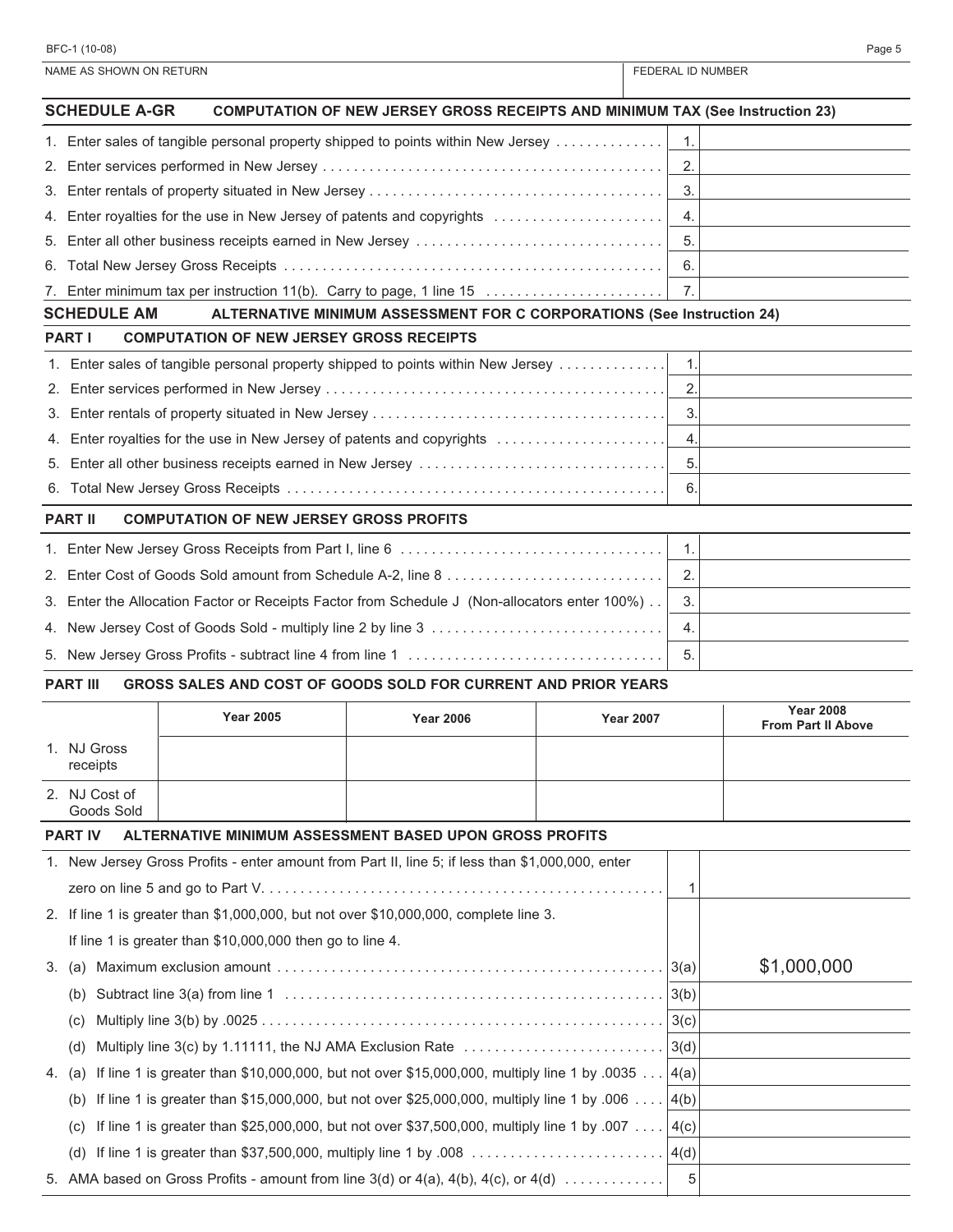| Page 6 | BFC-1 (10-08) |
|--------|---------------|
|--------|---------------|

| NAME AS SHOWN ON RETURN                                                                                                                                                                                                                                                                 | FEDERAL ID NUMBER |             |
|-----------------------------------------------------------------------------------------------------------------------------------------------------------------------------------------------------------------------------------------------------------------------------------------|-------------------|-------------|
| <b>PART V</b><br>ALTERNATIVE MINIMUM ASSESSMENT BASED UPON GROSS RECEIPTS                                                                                                                                                                                                               |                   |             |
| 1. New Jersey Gross Receipts - enter amount from Part I, line 6; if less than \$2,000,000,                                                                                                                                                                                              |                   |             |
|                                                                                                                                                                                                                                                                                         | 1                 |             |
|                                                                                                                                                                                                                                                                                         |                   |             |
| 2. If line 1 is greater than \$2,000,000, but not over \$20,000,000, complete line 3.                                                                                                                                                                                                   |                   |             |
| If line 1 is greater than \$20,000,000 then go to line 4.                                                                                                                                                                                                                               |                   |             |
| 3.                                                                                                                                                                                                                                                                                      |                   | \$2,000,000 |
|                                                                                                                                                                                                                                                                                         |                   |             |
|                                                                                                                                                                                                                                                                                         |                   |             |
| (d) Multiply line 3(c) by 1.11111, the NJ AMA Exclusion Rate $\ldots \ldots \ldots \ldots \ldots \ldots \ldots$                                                                                                                                                                         |                   |             |
| (a) If line 1 is greater than \$20,000,000, but not over \$30,000,000, multiply line 1 by .00175 . $ 4(a)$<br>4.                                                                                                                                                                        |                   |             |
| (b) If line 1 is greater than \$30,000,000, but not over \$50,000,000, multiply line 1 by .003 $ 4(b)$                                                                                                                                                                                  |                   |             |
| (c) If line 1 is greater than \$50,000,000, but not over \$75,000,000, multiply line 1 by .0035 $ 4(c)$                                                                                                                                                                                 |                   |             |
|                                                                                                                                                                                                                                                                                         |                   |             |
| 5. AMA based on Gross Receipts - amount from line $3(d)$ or $4(a)$ , $4(b)$ , $4(c)$ , or $4(d)$                                                                                                                                                                                        | 5                 |             |
| <b>PART VI</b><br><b>CORPORATION BUSINESS TAX/ALTERNATIVE MINIMUM ASSESSMENT</b>                                                                                                                                                                                                        |                   |             |
| 1. Enter amount from Part V, line 5, Alternative Minimum Assessment (Gross Receipts)                                                                                                                                                                                                    | $\mathbf{1}$      |             |
| 2. Enter amount from Part IV, line 5, Alternative Minimum Assessment (Gross Profits)                                                                                                                                                                                                    | 2                 |             |
|                                                                                                                                                                                                                                                                                         | 3                 | \$5,000,000 |
| 4. For the first privilege period, the taxpayer has the option to select the computation of the<br>Alternative Minimum Assessment on line 1 or 2. However, once selected, the method must<br>be employed for that privilege period, and for the next succeeding four privilege periods. | $\overline{4}$    |             |
| 5. Amount of Tax - enter the lesser of line 3 or line 4. Enter this amount on line 14, page 1 of<br>the BFC-1. If taxpayer is part of an affiliated group claiming the AMA Threshold Limit,                                                                                             | 5                 |             |
| <b>KEY CORPORATION ELECTION</b><br><b>PART VII</b>                                                                                                                                                                                                                                      |                   |             |
|                                                                                                                                                                                                                                                                                         |                   |             |
|                                                                                                                                                                                                                                                                                         |                   |             |
|                                                                                                                                                                                                                                                                                         | 3                 |             |
| 4. Enter the CBT liability from BFC-1, page 1, line 13, or the minimum tax, whichever                                                                                                                                                                                                   | 4                 |             |
| 5. Excess AMA over CBT - line 3 minus line 4 (If less than zero, enter zero)                                                                                                                                                                                                            | $\sqrt{5}$        |             |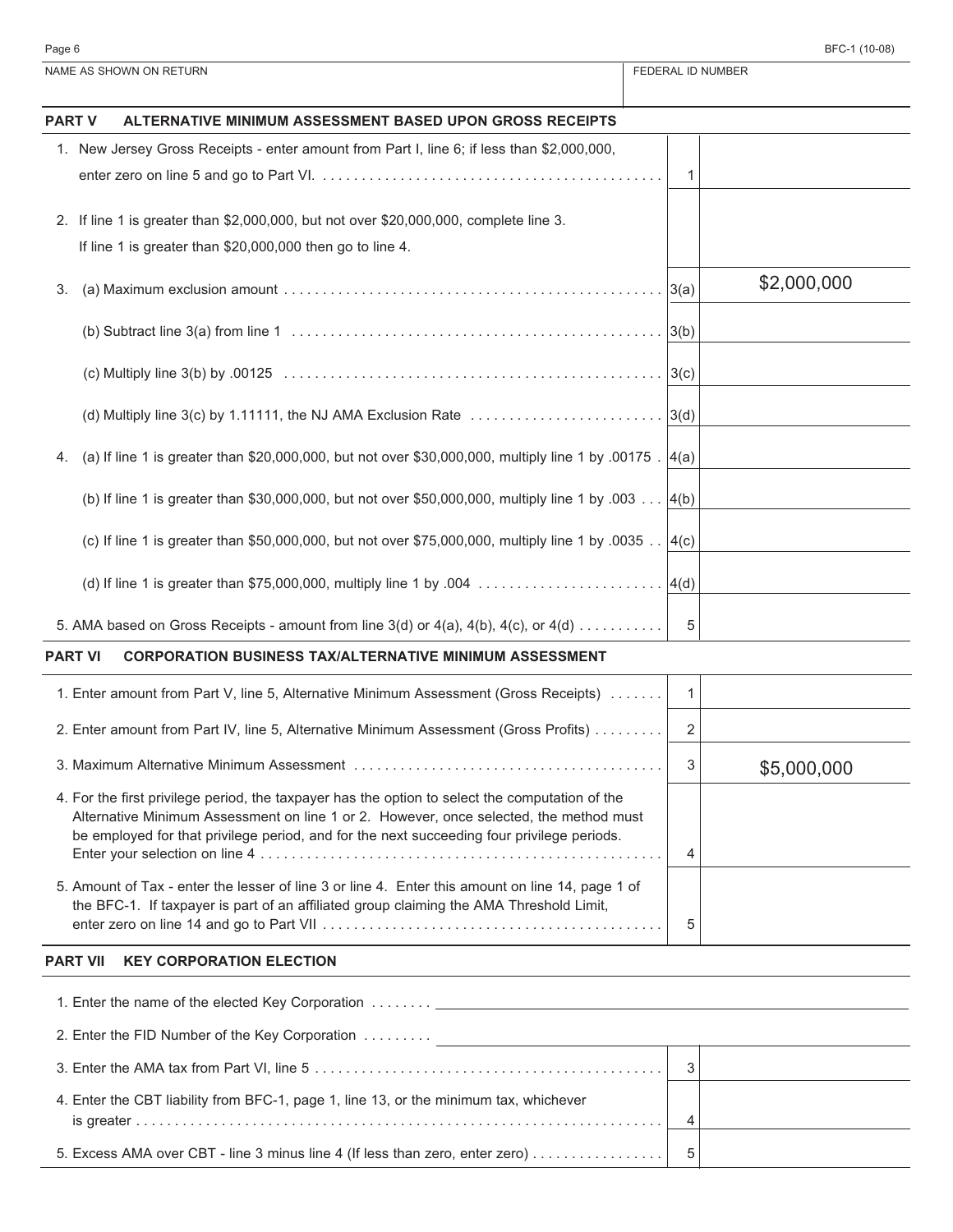| <b>SCHEDULE B</b> | <b>BALANCE SHEET AS OF</b> |  |
|-------------------|----------------------------|--|

Figures appearing below must be the same as year-end figures shown on the taxpayer's books. If not, explain and reconcile on rider. Consolidated returns are not permitted. See instruction 25.

| Assets                                                                                              | <b>Beginning of the Tax Year</b>          | <b>End of Tax Year</b> |
|-----------------------------------------------------------------------------------------------------|-------------------------------------------|------------------------|
| 1. Cash                                                                                             |                                           |                        |
| 2. Trade notes and accounts receivable                                                              |                                           |                        |
| (a) Reserve for bad debts                                                                           |                                           |                        |
| 3. Loans to stockholders / affiliates                                                               |                                           |                        |
| 4. Stock of subsidiaries                                                                            |                                           |                        |
| 5. Corporate stocks                                                                                 |                                           |                        |
| 6. Bonds, mortgages and notes                                                                       |                                           |                        |
| 7. New Jersey State and Local government obligations                                                |                                           |                        |
| 8. All other government obligations                                                                 |                                           |                        |
| 9. Patents and copyrights                                                                           |                                           |                        |
| 10. Deferred charges                                                                                |                                           |                        |
| 11. Goodwill                                                                                        |                                           |                        |
| 12. All other intangible personal property (itemize)                                                |                                           |                        |
| 13. Total intangible personal property (total lines 1 to 12)                                        |                                           |                        |
| 14. Land                                                                                            |                                           |                        |
| 15. Buildings and other improvements                                                                |                                           |                        |
| (a) Less accumulated depreciation                                                                   |                                           |                        |
| 16. Machinery and equipment                                                                         |                                           |                        |
| (a) Less accumulated depreciation                                                                   |                                           |                        |
| 17. Inventories                                                                                     |                                           |                        |
| 18. All other tangible personalty (net) (itemize on rider)                                          |                                           |                        |
| 19. Total real and tangible personal property (total lines 14 to 18)                                |                                           |                        |
| 20. Total assets (add lines 13 and 19)                                                              |                                           |                        |
| <b>Liabilities and Stockholder's Equity</b>                                                         |                                           |                        |
| 21. Accounts payable                                                                                |                                           |                        |
| 22. Mortgages, notes, bonds payable in less than 1 year (attach schedule)                           |                                           |                        |
| 23. Other current liabilities (attach schedule)                                                     |                                           |                        |
| 24. Loans from stockholders / affiliates                                                            |                                           |                        |
| 25. Mortgages, notes, bonds payable in 1 year or more (attach schedule)                             |                                           |                        |
| 26. Other liabilities (attach schedule)                                                             |                                           |                        |
| 27. Capital stock:<br>(a) Preferred stock                                                           |                                           |                        |
| (b)<br>common stock                                                                                 |                                           |                        |
| 28. Paid-in or capital surplus                                                                      |                                           |                        |
| 29. Retained earnings - appropriated (attach schedule)                                              |                                           |                        |
| 30. Retained earnings - unappropriated                                                              |                                           |                        |
| 31. Adjustments to shareholders' equity (attach schedule)                                           |                                           |                        |
| 32. Less cost of treasury stock                                                                     |                                           |                        |
| 33. Total liabilities and stockholder's equity (total lines 21 to 32)                               |                                           |                        |
| <b>SCHEDULE C</b><br>RECONCILIATION OF INCOME PER BOOKS WITH INCOME PER RETURN (See Instruction 26) |                                           |                        |
| 1. Net income per books                                                                             | 7. Income recorded on books this year not |                        |

| 1. Net income per books<br>2. Federal income tax<br>3. Excess of capital losses over capital gains<br>4. Income subject to tax not recorded on<br>books this year (itemize) | /. Income recorded on books this year not<br>included in this return (itemize)<br>(a) Tax-exempt interest $$$<br>(b)<br>and the state of the state of the state of the state of the state of the state of<br>(c) |  |
|-----------------------------------------------------------------------------------------------------------------------------------------------------------------------------|------------------------------------------------------------------------------------------------------------------------------------------------------------------------------------------------------------------|--|
| 5. Expenses recorded on books this year not<br>deducted in this return (itemize)<br>(a) Depreciation $$$<br>(b) Contributions Carryover \$<br>(c) Other (itemize) $$$       | 8. Deductions in this tax return not charged<br>against book income this year (itemize)<br>(a) Depreciation $$$<br>(b) Contributions Carryover \$<br>9. Total of lines 7 and 8                                   |  |
| 6. Total of lines 1 through 5                                                                                                                                               | 10. Income (Item 28, Schedule A) - line 6 less 9                                                                                                                                                                 |  |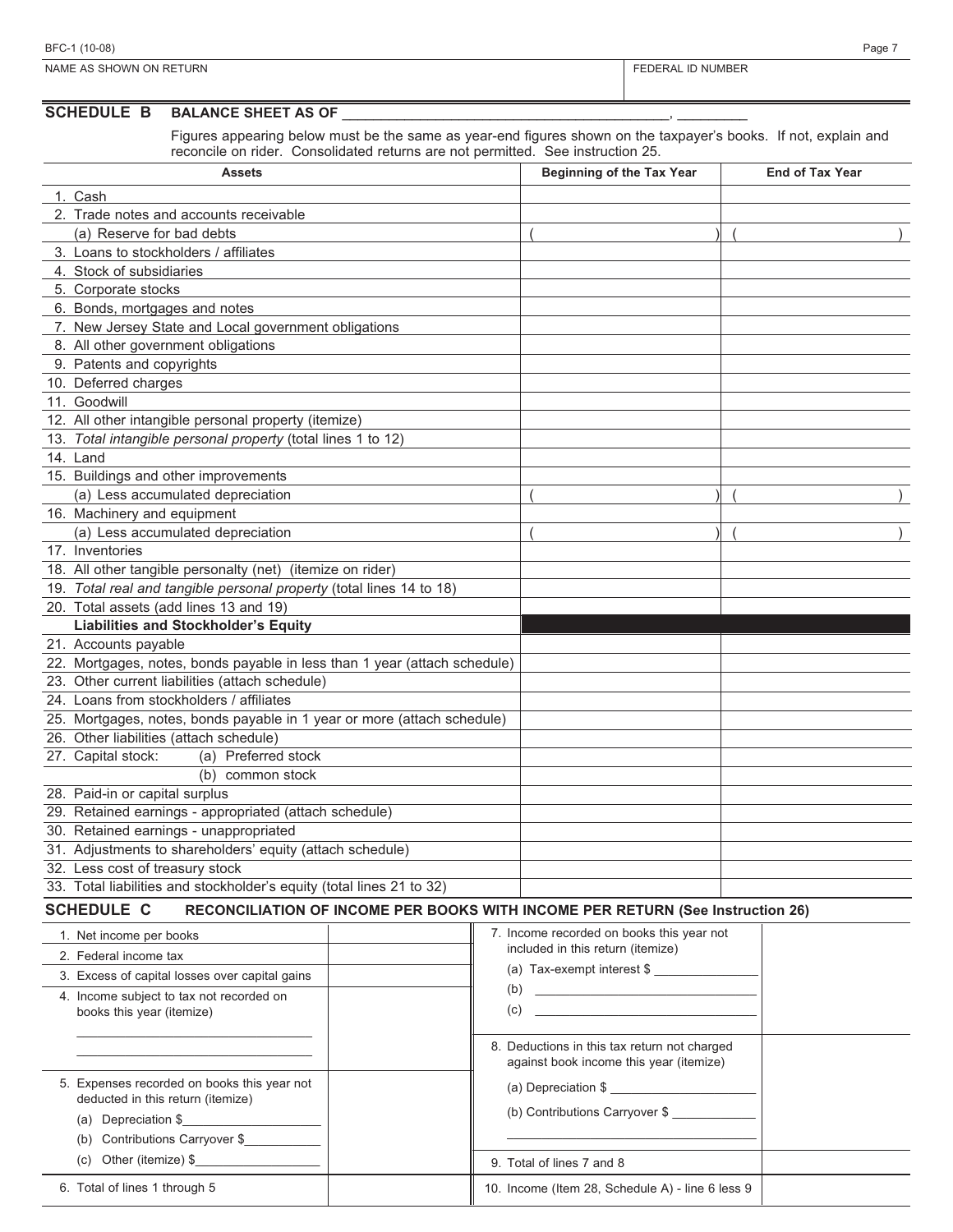| NAME AS SHOWN ON RETURN                                              | FEDERAL ID NUMBER                                                           |  |
|----------------------------------------------------------------------|-----------------------------------------------------------------------------|--|
| <b>SCHEDULE C-1</b>                                                  | ANALYSIS OF UNAPPROPRIATED RETAINED EARNINGS PER BOOKS (See Instruction 26) |  |
| 1. Balance at beginning of year<br>2. Net income per books           | 5. Distributions<br>$(a)$ Cash $\$\$                                        |  |
| 3. Other increases (itemize)                                         | (b) Stock $\frac{6}{2}$<br>(c) Property \$                                  |  |
|                                                                      | 6. Other decreases (itemize)                                                |  |
|                                                                      | 7. Total of lines 5 and 6                                                   |  |
| 4. Total of lines 1, 2 and 3                                         | 8. Balance end of year (line 4 less 7)                                      |  |
| <b>SCHEDULE E</b><br><b>GENERAL INFORMATION (See Instruction 27)</b> |                                                                             |  |

**ALL TAXPAYERS MUST ANSWER THE FOLLOWING QUESTIONS. RIDERS MUST BE PROVIDED WHERE NECESSARY.**

#### 1. Type of business

| Principal products handled                                               |  |
|--------------------------------------------------------------------------|--|
| Internal Revenue Center where corresponding Federal tax return was filed |  |

- 2. FINAL DETERMINATION OF NET INCOME BY FEDERAL GOVERNMENT (See Instruction 15) Has a change or correction in the amount of taxable income of the reporting corporation or for any other corporation purchased, merged or consolidated with the reporting corporation, been finally determined by the Internal Revenue Service, and not previously reported to New Jersey? "Yes" or "No" \_\_\_\_\_\_\_\_\_\_\_\_\_\_\_\_\_\_\_\_\_\_\_. **If "Yes", an amended return must be filed.**
- 3. Did one or more other corporations own beneficially, or control, a majority of the stock of taxpayer corporation or did the same interests own beneficially, or control, a majority of the stock of taxpayer corporation and of one or more other corporations?<br>"Yes" or "No" . If "Yes", give full information below (Attach rider if necessary). . If "Yes", give full information below (Attach rider if necessary).

| Name of Controlled Corporations | Percent of Stock<br>Owned or Controlled | By Whom Controlled |
|---------------------------------|-----------------------------------------|--------------------|
|                                 |                                         |                    |
|                                 |                                         |                    |
|                                 |                                         |                    |
|                                 |                                         |                    |

- 4. Is the capital stock of the taxpayer listed on any exchange? "Yes or No" If yes, specify exchanges where listed and submit taxpayer's Annual Report to stockholders for the period covered by this return.
- 5. Is this corporation a Professional Corporation (PC) formed pursuant to NJSA 14A:17-1 et.seq. or any similar law from a possession or territory of the United States, a state, or political subdivision thereof? "Yes or No" Figures, go to the next question.

How many licensed professionals are owners, shareholders, and/or employees from this PC as of the first day of the privilege period? Attach a rider providing the names, addresses, and FID or SS numbers of the licensed professionals in the PC. If the number of licensed professionals is greater than 2, complete Schedule PC-Per Capita Licensed Professional Fee. See instruction 43 for examples of licensed professionals.

#### 6. **This question must be answered by corporations with income from sources outside the United States.**

- (a) Is income from sources outside the United States included in entire net income at line 38 of Schedule A. "Yes or No"
- (b) If the answer is "No", set forth such items of gross income, the source, the deductions and the amount of foreign taxes paid thereon. Enter at line 33(b), Schedule A, the difference between the net of such income and the amount of foreign taxes paid thereon not previously deducted.
- 7. During the period covered by the return, did the taxpayer acquire or dispose of directly or indirectly a controlling interest in certain commercial property? "Yes or No"

| (1)                                                                                | (2)                    | (3)   |      | (4)                    |        | (5)                             | (6)                       |
|------------------------------------------------------------------------------------|------------------------|-------|------|------------------------|--------|---------------------------------|---------------------------|
|                                                                                    |                        |       |      | Dates Employed         |        | Percent of Corporation          |                           |
| Name and Current Address of Officer                                                | Social Security Number | Title | From | in this position<br>To | Common | <b>Stock Owned</b><br>Preferred | Amount of<br>Compensation |
|                                                                                    |                        |       |      |                        |        |                                 |                           |
|                                                                                    |                        |       |      |                        |        |                                 |                           |
|                                                                                    |                        |       |      |                        |        |                                 |                           |
|                                                                                    |                        |       |      |                        |        |                                 |                           |
|                                                                                    |                        |       |      |                        |        |                                 |                           |
|                                                                                    |                        |       |      |                        |        |                                 |                           |
|                                                                                    |                        |       |      |                        |        |                                 |                           |
| (a)                                                                                |                        |       |      |                        |        |                                 |                           |
| (b)                                                                                |                        |       |      |                        |        |                                 |                           |
| Balance of compensation of officers (enter here and on Schedule A, line 12)<br>(c) |                        |       |      |                        |        |                                 |                           |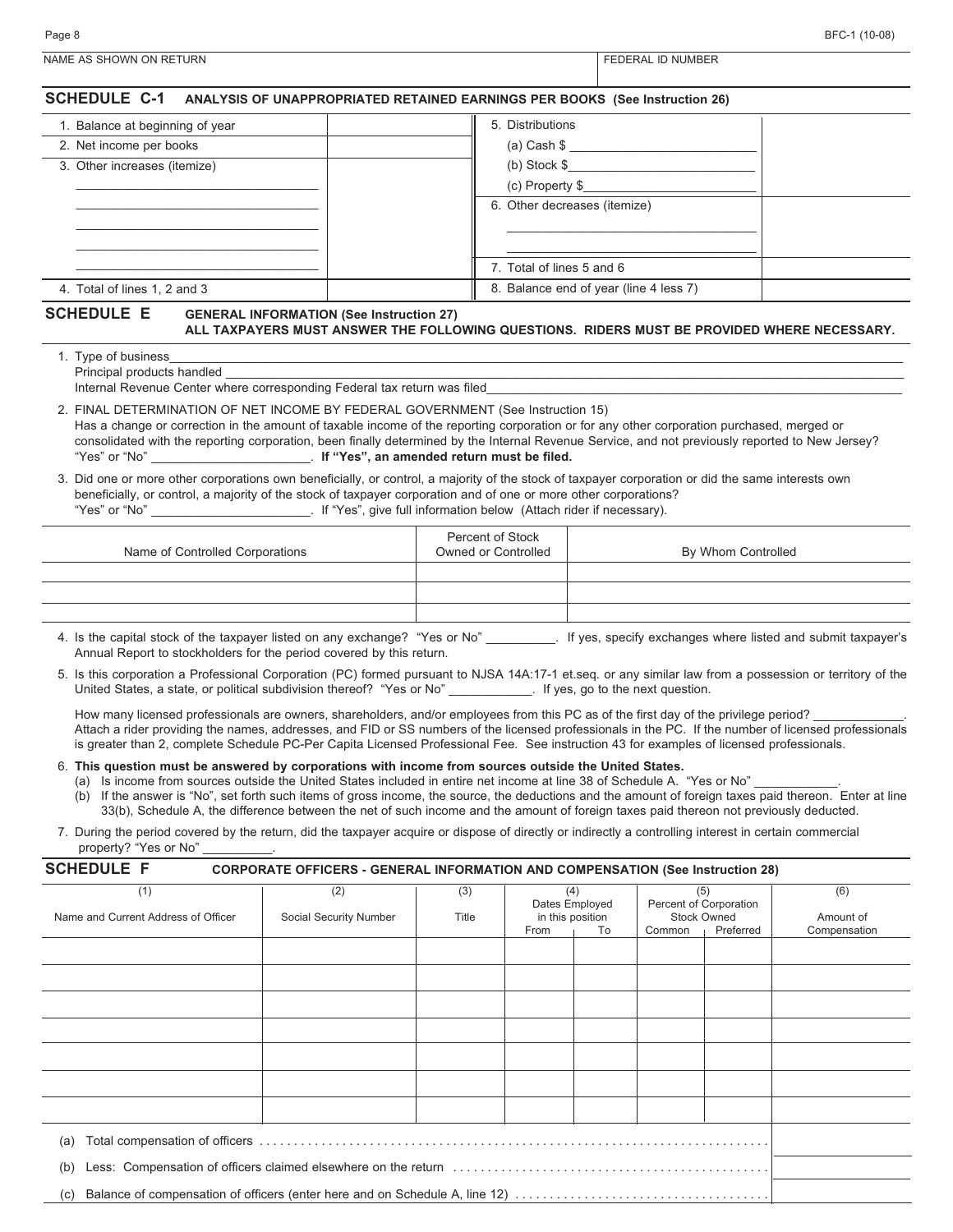| BFC-1<br>$(10-08)$      |                   |
|-------------------------|-------------------|
| NAME AS SHOWN ON RETURN | FEDERAL ID NUMBER |

# **SCHEDULE G - PART I INTEREST (See Instruction 29)**

|  | 1. Was interest paid, accrued or incurred to a related member(s), deducted from entire net income? |  |  |  |
|--|----------------------------------------------------------------------------------------------------|--|--|--|
|--|----------------------------------------------------------------------------------------------------|--|--|--|

#### "Yes" or "No" \_\_\_\_\_\_\_\_\_\_\_\_\_\_\_\_\_\_\_\_\_\_\_. If "Yes", fill out the following schedule.

| Name of Related Member                                                                                                | Federal ID Number | Relationship to Taxpayer | <b>Amount Deducted</b> |
|-----------------------------------------------------------------------------------------------------------------------|-------------------|--------------------------|------------------------|
|                                                                                                                       |                   |                          |                        |
|                                                                                                                       |                   |                          |                        |
|                                                                                                                       |                   |                          |                        |
|                                                                                                                       |                   |                          |                        |
| Total amount of interest deducted entertainment contains and container and container and container and contain<br>(a) |                   |                          |                        |
| (b)                                                                                                                   |                   |                          |                        |
|                                                                                                                       |                   |                          |                        |

#### **SCHEDULE G - PART II INTEREST EXPENSES AND COSTS AND INTANGIBLE EXPENSES AND COSTS (See Instruction 29)**

1. Were intangible expenses and costs including intangible interest expenses and costs, paid, accrued or incurred to related members, deducted from entire net income? "Yes" or "No" entire net income? "Yes" or "No" entire net income? If "Yes", fill out the following schedule.

| Name of Related Member                                                                     | Federal ID Number | Relationship to Taxpayer | Type of Intangible<br><b>Expense Deducted</b> | <b>Amount Deducted</b> |  |  |  |
|--------------------------------------------------------------------------------------------|-------------------|--------------------------|-----------------------------------------------|------------------------|--|--|--|
|                                                                                            |                   |                          |                                               |                        |  |  |  |
|                                                                                            |                   |                          |                                               |                        |  |  |  |
|                                                                                            |                   |                          |                                               |                        |  |  |  |
|                                                                                            |                   |                          |                                               |                        |  |  |  |
| (a)                                                                                        |                   |                          |                                               |                        |  |  |  |
| (b)                                                                                        |                   |                          |                                               |                        |  |  |  |
| Balance of intangible expenses and costs deducted (carry to Schedule A, line 33(d))<br>(c) |                   |                          |                                               |                        |  |  |  |

**SCHEDULE H TAXES (See Instructions 16(f) and 30)**

Include all taxes paid or accrued during the accounting period wherever deducted on Schedule A.

|                                                         | (a)                                         | (b)                                         | (c)               | (d)                           | (e)                                     | (f)   |
|---------------------------------------------------------|---------------------------------------------|---------------------------------------------|-------------------|-------------------------------|-----------------------------------------|-------|
|                                                         | Corporation<br>Franchise/Business<br>Taxes* | Corporation<br>Business/Occupancy<br>Taxes* | Property<br>Taxes | U.C.C. or<br>Payroll<br>Taxes | <b>Other Taxes</b><br>(attach schedule) | Total |
| 1. New Jersey Taxes                                     |                                             |                                             |                   |                               |                                         |       |
| 2. Other States & U.S. Possessions                      |                                             |                                             |                   |                               |                                         |       |
| 3. City and Local Taxes                                 |                                             |                                             |                   |                               |                                         |       |
| 4. Taxes Paid to Foreign Countries                      |                                             |                                             |                   |                               |                                         |       |
| 5. Total                                                |                                             |                                             |                   |                               |                                         |       |
| 6. Combine lines 5(a) and 5(b)                          |                                             |                                             |                   |                               |                                         |       |
| 7. Sales & Use Taxes Paid by a<br><b>Utility Vendor</b> |                                             |                                             |                   |                               |                                         |       |
| 8. Add lines 6 and 7 - Carry to<br>Schedule A, line 31. |                                             |                                             |                   |                               |                                         |       |
| 9. Federal Taxes                                        |                                             |                                             |                   |                               |                                         |       |
| 10. Total (Combine line 5 and line 9)                   |                                             |                                             |                   |                               |                                         |       |

\*Include on line 4 taxes paid or accrued to any foreign country, state, province, territory, or subdivision thereof.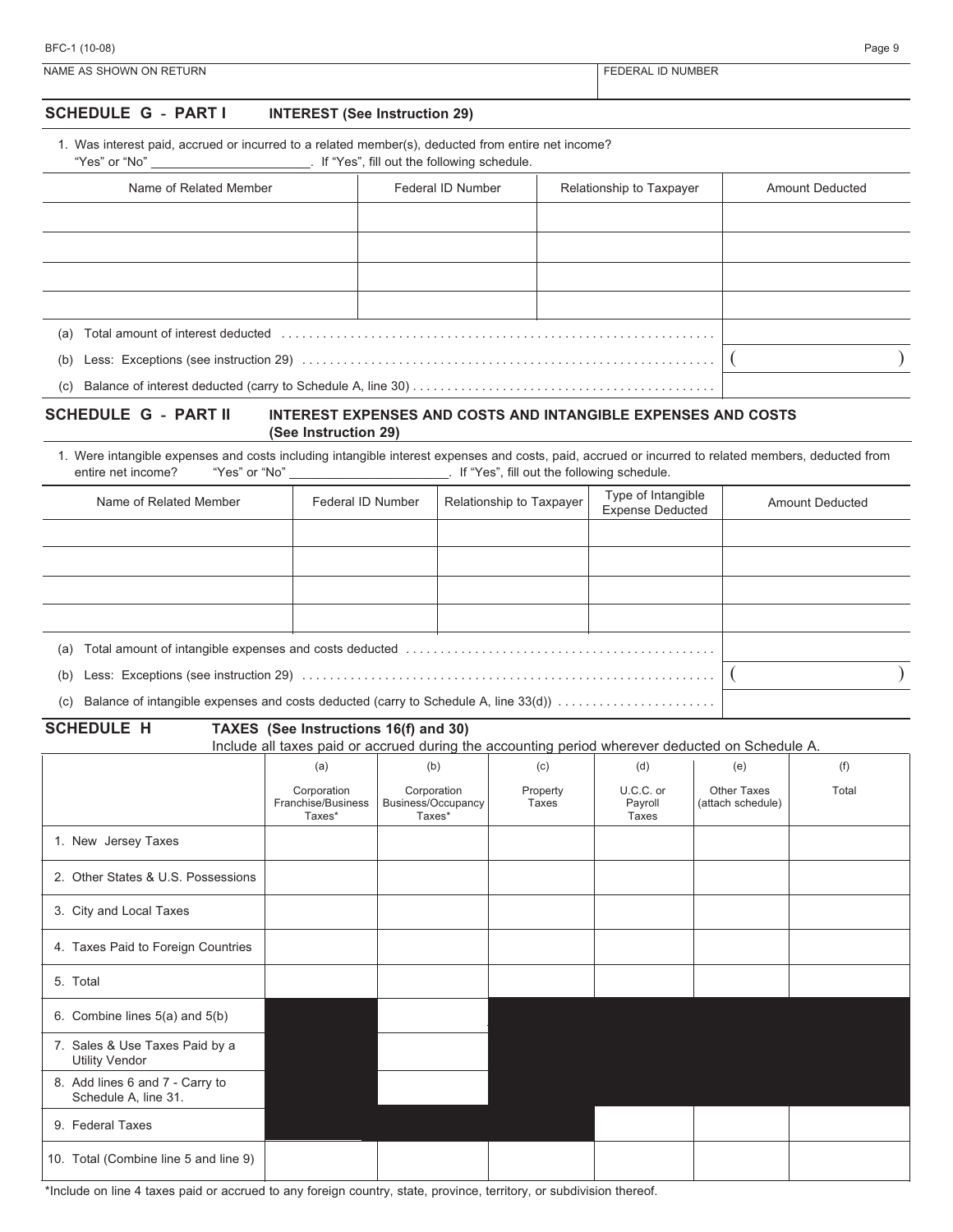| NAME AS SHOWN ON RETURN                                                                                                                                                                                                                                                                                                                                                                                                                                                                                    |                                            |                                                                                                                                                                                                                                                                                                                                                                                                               | FEDERAL ID NUMBER |                       |                       |      |                                              |  |                 |  |                       |  |
|------------------------------------------------------------------------------------------------------------------------------------------------------------------------------------------------------------------------------------------------------------------------------------------------------------------------------------------------------------------------------------------------------------------------------------------------------------------------------------------------------------|--------------------------------------------|---------------------------------------------------------------------------------------------------------------------------------------------------------------------------------------------------------------------------------------------------------------------------------------------------------------------------------------------------------------------------------------------------------------|-------------------|-----------------------|-----------------------|------|----------------------------------------------|--|-----------------|--|-----------------------|--|
| ALL TAXPAYERS WHO MAINTAIN A REGULAR PLACE OF BUSINESS OUTSIDE OF NEW JERSEY REGARDLESS<br><b>SCHEDULE J</b><br>OF THE AMOUNT OF ENTIRE NET INCOME REPORTED ON SCHEDULE A, LINE 39, OF THE BFC-1 SHOULD<br>COMPLETE SCHEDULE J. THIS SCHEDULE SHOULD BE OMITTED IF THE TAXPAYER DOES NOT MAINTAIN A<br>Parts I, II, III,<br>REGULAR PLACE OF BUSINESS OUTSIDE THIS STATE OTHER THAN A STATUTORY OFFICE, IN WHICH CASE<br>IV, V and VI<br>THE TAX LAW REQUIRES THE ALLOCATION FACTOR TO BE 100% (1.000000). |                                            |                                                                                                                                                                                                                                                                                                                                                                                                               |                   |                       |                       |      |                                              |  |                 |  |                       |  |
| <b>PART I</b>                                                                                                                                                                                                                                                                                                                                                                                                                                                                                              |                                            | ALL ALLOCATING COMPANIES MUST ANSWER THE FOLLOWING QUESTIONS (See Instruction 33)                                                                                                                                                                                                                                                                                                                             |                   |                       |                       |      |                                              |  |                 |  |                       |  |
| (a) State the number of regular corporate places of business maintained outside this State (See instruction 33(b))                                                                                                                                                                                                                                                                                                                                                                                         |                                            |                                                                                                                                                                                                                                                                                                                                                                                                               |                   |                       |                       |      |                                              |  |                 |  |                       |  |
| (b) List the address of at least one such regular place of business                                                                                                                                                                                                                                                                                                                                                                                                                                        |                                            |                                                                                                                                                                                                                                                                                                                                                                                                               |                   |                       |                       |      |                                              |  |                 |  |                       |  |
| (c) List the States in which the taxpayer maintained a permanent and continuous place of business, indicating type of establishment, such as warehouse,                                                                                                                                                                                                                                                                                                                                                    |                                            |                                                                                                                                                                                                                                                                                                                                                                                                               |                   |                       |                       |      |                                              |  |                 |  |                       |  |
| factory, store, office, etc.                                                                                                                                                                                                                                                                                                                                                                                                                                                                               |                                            |                                                                                                                                                                                                                                                                                                                                                                                                               |                   |                       |                       |      |                                              |  |                 |  |                       |  |
| (d) Give the address of every factory, warehouse, store, or other place of business in New Jersey, indicating type of establishment                                                                                                                                                                                                                                                                                                                                                                        |                                            |                                                                                                                                                                                                                                                                                                                                                                                                               |                   |                       |                       |      |                                              |  |                 |  |                       |  |
| (f) Explain in detail internal controls used in distribution of receipts in and out of New Jersey, as shown in Part III, line 2                                                                                                                                                                                                                                                                                                                                                                            |                                            |                                                                                                                                                                                                                                                                                                                                                                                                               |                   |                       |                       |      |                                              |  |                 |  |                       |  |
| (g) State the location of the actual seat of management or control of the corporation                                                                                                                                                                                                                                                                                                                                                                                                                      |                                            |                                                                                                                                                                                                                                                                                                                                                                                                               |                   |                       |                       |      |                                              |  |                 |  |                       |  |
| <b>PART II</b>                                                                                                                                                                                                                                                                                                                                                                                                                                                                                             | <b>AVERAGE VALUES (See Instruction 34)</b> |                                                                                                                                                                                                                                                                                                                                                                                                               |                   |                       |                       |      |                                              |  |                 |  |                       |  |
| (a) This schedule showing average values of real and tangible personal property must be completed by every taxpayer entitled to and electing to allocate.<br>(b) The average values of real and tangible personal property owned are to be computed on the basis of the average book values thereof and not on original<br>(c) The frequency upon which the amounts in Columns A and B below have been averaged is                                                                                         |                                            | cost. Rented or leased property is valued at 8 times the annual rent, including any amounts paid or accrued in addition to or in lieu of rent during the<br>period covered by the return. All other property which is used by the taxpayer but is neither owned, rented or leased, should be valued at book value,<br>however, if no such book value exists, the market value of the property should be used. |                   |                       |                       |      |                                              |  |                 |  | (See instruction 34). |  |
|                                                                                                                                                                                                                                                                                                                                                                                                                                                                                                            |                                            | AVERAGE VALUES (See instruction 34)                                                                                                                                                                                                                                                                                                                                                                           |                   |                       |                       |      |                                              |  |                 |  |                       |  |
| <b>ASSETS</b>                                                                                                                                                                                                                                                                                                                                                                                                                                                                                              |                                            | (Omit Cents)                                                                                                                                                                                                                                                                                                                                                                                                  |                   |                       |                       |      | DIVISION USE ONLY                            |  |                 |  |                       |  |
|                                                                                                                                                                                                                                                                                                                                                                                                                                                                                                            |                                            | Column A - New Jersey                                                                                                                                                                                                                                                                                                                                                                                         |                   | Column B - Everywhere |                       |      |                                              |  |                 |  |                       |  |
| 1. Land<br>2. Buildings and other Improvements                                                                                                                                                                                                                                                                                                                                                                                                                                                             |                                            |                                                                                                                                                                                                                                                                                                                                                                                                               |                   |                       |                       |      |                                              |  |                 |  |                       |  |
| 3. Machinery and Equipment                                                                                                                                                                                                                                                                                                                                                                                                                                                                                 |                                            |                                                                                                                                                                                                                                                                                                                                                                                                               |                   |                       |                       |      |                                              |  |                 |  |                       |  |
| 4. Inventories                                                                                                                                                                                                                                                                                                                                                                                                                                                                                             |                                            |                                                                                                                                                                                                                                                                                                                                                                                                               |                   |                       |                       |      |                                              |  |                 |  |                       |  |
| 5. All other Tangible Personalty Owned                                                                                                                                                                                                                                                                                                                                                                                                                                                                     |                                            |                                                                                                                                                                                                                                                                                                                                                                                                               |                   |                       |                       |      |                                              |  |                 |  |                       |  |
| (Itemize on Rider)<br>6. Property rented or leased                                                                                                                                                                                                                                                                                                                                                                                                                                                         |                                            |                                                                                                                                                                                                                                                                                                                                                                                                               |                   |                       |                       |      |                                              |  |                 |  |                       |  |
| (8 x Annual Rent)                                                                                                                                                                                                                                                                                                                                                                                                                                                                                          |                                            |                                                                                                                                                                                                                                                                                                                                                                                                               |                   |                       |                       |      |                                              |  |                 |  |                       |  |
| 7. All other Property Used<br>8. Total Real and Tangible Personal Property                                                                                                                                                                                                                                                                                                                                                                                                                                 |                                            |                                                                                                                                                                                                                                                                                                                                                                                                               |                   |                       |                       |      |                                              |  |                 |  |                       |  |
| <b>PART III</b>                                                                                                                                                                                                                                                                                                                                                                                                                                                                                            |                                            | <b>COMPUTATION OF ALLOCATION FACTOR (See Instruction 35)</b>                                                                                                                                                                                                                                                                                                                                                  |                   |                       |                       |      |                                              |  |                 |  |                       |  |
|                                                                                                                                                                                                                                                                                                                                                                                                                                                                                                            |                                            |                                                                                                                                                                                                                                                                                                                                                                                                               |                   |                       | COLUMN A (omit cents) |      |                                              |  | <b>COLUMN B</b> |  |                       |  |
|                                                                                                                                                                                                                                                                                                                                                                                                                                                                                                            |                                            |                                                                                                                                                                                                                                                                                                                                                                                                               |                   |                       |                       |      |                                              |  |                 |  |                       |  |
| 1. Average value of the taxpayer's real and tangible personal property:<br>(a) In New Jersey (Part II, Column A, line 8)                                                                                                                                                                                                                                                                                                                                                                                   |                                            |                                                                                                                                                                                                                                                                                                                                                                                                               | 1(a)              |                       |                       |      |                                              |  |                 |  |                       |  |
| Everywhere (Part II, Column B, line 8)<br>(b)                                                                                                                                                                                                                                                                                                                                                                                                                                                              |                                            |                                                                                                                                                                                                                                                                                                                                                                                                               | 1(b)              |                       |                       |      |                                              |  |                 |  |                       |  |
| (c) Percentage in New Jersey (line 1(a) divided by line 1(b)). Enter in Column B.                                                                                                                                                                                                                                                                                                                                                                                                                          |                                            |                                                                                                                                                                                                                                                                                                                                                                                                               | 1(c)              |                       |                       | 1(c) |                                              |  |                 |  |                       |  |
| 2. Receipts:                                                                                                                                                                                                                                                                                                                                                                                                                                                                                               |                                            |                                                                                                                                                                                                                                                                                                                                                                                                               |                   |                       |                       |      | Complete by carrying the fraction to six (6) |  |                 |  |                       |  |
| (a) From sales of tangible personal property shipped to points within New Jersey.                                                                                                                                                                                                                                                                                                                                                                                                                          |                                            |                                                                                                                                                                                                                                                                                                                                                                                                               | 2(a)              |                       |                       |      | decimal places.<br>percent. Example:         |  |                 |  | Do not express as a   |  |
| From services performed in New Jersey<br>(b)                                                                                                                                                                                                                                                                                                                                                                                                                                                               |                                            |                                                                                                                                                                                                                                                                                                                                                                                                               | 2(b)              |                       |                       |      |                                              |  |                 |  |                       |  |
| (c) From rentals of property situated in New Jersey<br>From royalties for the use in New Jersey of patents and copyrights<br>(d)                                                                                                                                                                                                                                                                                                                                                                           |                                            |                                                                                                                                                                                                                                                                                                                                                                                                               | 2(c)<br>2(d)      |                       |                       |      | <u>123,456</u><br>$1.000.000 =$              |  |                 |  | . 123456              |  |
| All other business receipts earned in New Jersey. (See instruction 35(d))<br>(e)                                                                                                                                                                                                                                                                                                                                                                                                                           |                                            |                                                                                                                                                                                                                                                                                                                                                                                                               | 2(e)              |                       |                       |      |                                              |  |                 |  |                       |  |
| Total New Jersey receipts (Total of lines 2(a) to 2(e), inclusive, in Column A)<br>(f)                                                                                                                                                                                                                                                                                                                                                                                                                     |                                            |                                                                                                                                                                                                                                                                                                                                                                                                               | 2(f)              |                       |                       |      |                                              |  |                 |  |                       |  |
| Total receipts from all sales, services, rentals, royalties and other business<br>(g)                                                                                                                                                                                                                                                                                                                                                                                                                      |                                            |                                                                                                                                                                                                                                                                                                                                                                                                               |                   |                       |                       |      |                                              |  |                 |  |                       |  |
| transactions everywhere.                                                                                                                                                                                                                                                                                                                                                                                                                                                                                   |                                            |                                                                                                                                                                                                                                                                                                                                                                                                               | 2(g)              |                       |                       |      |                                              |  |                 |  |                       |  |
| (h) Less Nonsourced Receipts (see instruction 35(e))                                                                                                                                                                                                                                                                                                                                                                                                                                                       |                                            |                                                                                                                                                                                                                                                                                                                                                                                                               | 2(h)              |                       |                       |      |                                              |  |                 |  |                       |  |
| Total Everywhere Receipts allowable (line 2(g) minus line 2(h))<br>(i)                                                                                                                                                                                                                                                                                                                                                                                                                                     |                                            |                                                                                                                                                                                                                                                                                                                                                                                                               | 2(i)              |                       |                       |      |                                              |  |                 |  |                       |  |
| Percentage in New Jersey (line 2(f) divided by line 2(i). Enter in Column B.<br>(j)                                                                                                                                                                                                                                                                                                                                                                                                                        |                                            |                                                                                                                                                                                                                                                                                                                                                                                                               |                   |                       |                       | 2(j) |                                              |  |                 |  |                       |  |
| (k)<br>Double-weighted receipts factor (Enter 2(j))                                                                                                                                                                                                                                                                                                                                                                                                                                                        |                                            |                                                                                                                                                                                                                                                                                                                                                                                                               |                   |                       |                       | 2(k) |                                              |  |                 |  |                       |  |
| 3. Wages, salaries and other personal service compensation (See instruction 35(g))                                                                                                                                                                                                                                                                                                                                                                                                                         |                                            |                                                                                                                                                                                                                                                                                                                                                                                                               |                   |                       |                       |      |                                              |  |                 |  |                       |  |
| In New Jersey<br>(a)                                                                                                                                                                                                                                                                                                                                                                                                                                                                                       |                                            |                                                                                                                                                                                                                                                                                                                                                                                                               | 3(a)              |                       |                       |      |                                              |  |                 |  |                       |  |
| Everywhere<br>(b)                                                                                                                                                                                                                                                                                                                                                                                                                                                                                          |                                            |                                                                                                                                                                                                                                                                                                                                                                                                               | 3(b)              |                       |                       |      |                                              |  |                 |  |                       |  |
| Percentage of New Jersey (line 3(a) divided by line 3(b)). Enter in Column B.<br>(c)                                                                                                                                                                                                                                                                                                                                                                                                                       |                                            |                                                                                                                                                                                                                                                                                                                                                                                                               |                   |                       |                       | 3(c) |                                              |  |                 |  |                       |  |
| 4. Sum of New Jersey percentages shown at lines 1(c), 2(j), 2(k), and 3(c)<br>Enter in Column B.                                                                                                                                                                                                                                                                                                                                                                                                           |                                            |                                                                                                                                                                                                                                                                                                                                                                                                               |                   |                       |                       | 4    |                                              |  |                 |  |                       |  |
| 5. Allocation Factor (line 4 divided by four, or by the number of percentages included on line 4<br>See instruction 35(h)). Enter in Column B and carry to Line 2, page 1, of the BFC-1.                                                                                                                                                                                                                                                                                                                   |                                            |                                                                                                                                                                                                                                                                                                                                                                                                               |                   |                       |                       | 5    |                                              |  |                 |  |                       |  |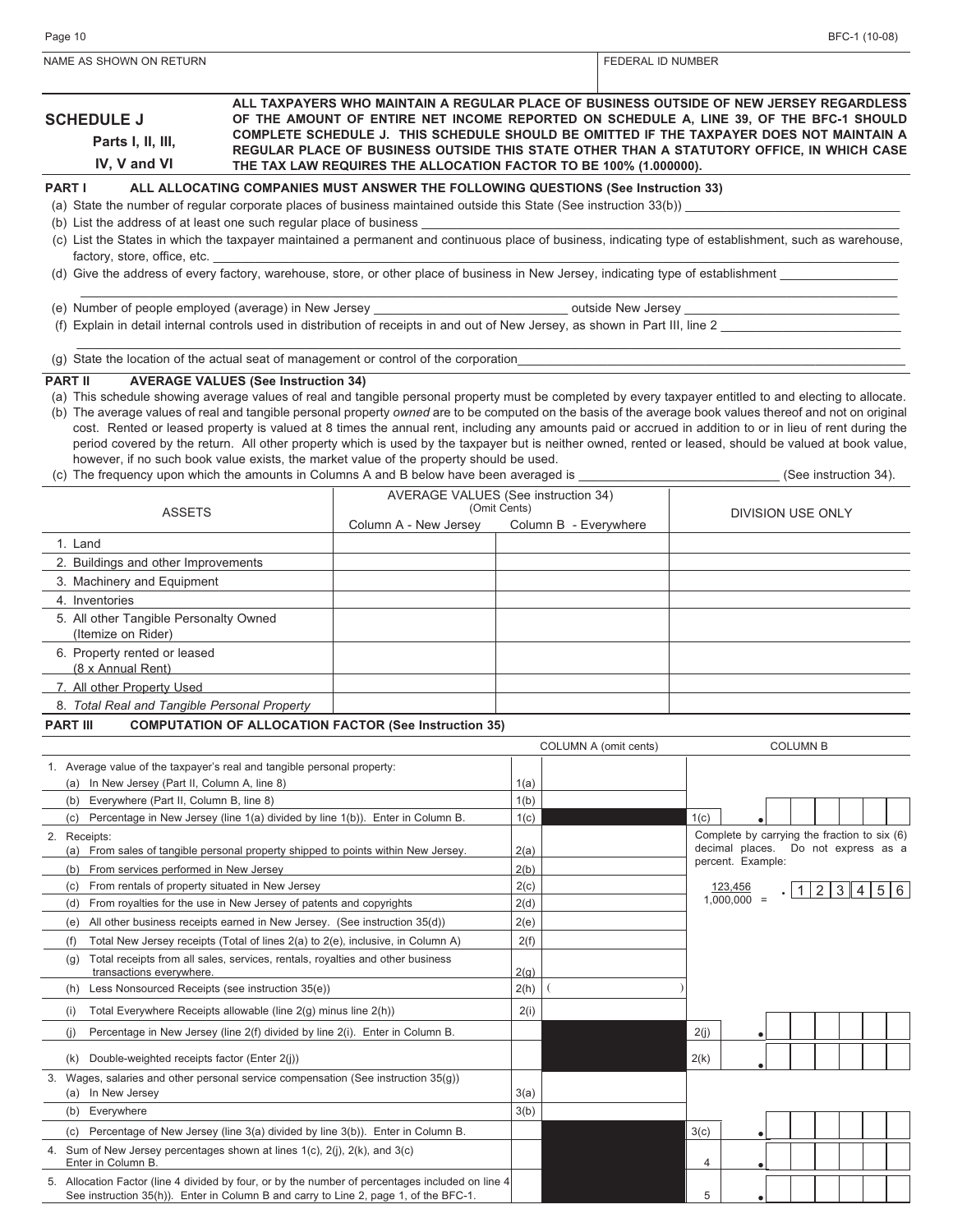NAME AS SHOWN ON RETURN FEDERAL ID NUMBER

### **PART IV COMPUTATION OF THROW OUT RECEIPTS (See Instruction 36)**

| Name of the Jurisdiction in which Receipts are Sourced                   | Total Receipts from all Sales, Services, Rental, Royalties, and<br><b>Other Business Transactions</b> |
|--------------------------------------------------------------------------|-------------------------------------------------------------------------------------------------------|
|                                                                          |                                                                                                       |
| 2.                                                                       |                                                                                                       |
| 3.                                                                       |                                                                                                       |
| 4.                                                                       |                                                                                                       |
| 5.                                                                       |                                                                                                       |
| 6.                                                                       |                                                                                                       |
| 7.                                                                       |                                                                                                       |
| 8.                                                                       |                                                                                                       |
| 9.                                                                       |                                                                                                       |
| 10.                                                                      |                                                                                                       |
| TOTAL - Add lines 1 through 10. Carry to Schedule J, Part III, line 2(h) |                                                                                                       |

#### **PART V KEY CORPORATION DESIGNATION (See instruction 37)**

All taxpayers claiming the throw out limitation must designate a key corporation and complete Part VI below. The key corporation will be responsible for remitting the additional tax. The key corporation must complete Form 400.

| Name: | FID# |  |
|-------|------|--|
|       |      |  |

| <b>COMPUTATION OF THE THROW OUT TAX EFFECT FOR LIMITATION (See Instruction 37)</b><br><b>PART VI</b>   |     |  |
|--------------------------------------------------------------------------------------------------------|-----|--|
|                                                                                                        | 1.  |  |
|                                                                                                        | 2.  |  |
|                                                                                                        | 3.  |  |
|                                                                                                        | 4.  |  |
|                                                                                                        | 5.  |  |
|                                                                                                        | 6.  |  |
|                                                                                                        | 7.  |  |
|                                                                                                        | 8.  |  |
|                                                                                                        | 9.  |  |
|                                                                                                        | 10. |  |
|                                                                                                        |     |  |
|                                                                                                        |     |  |
|                                                                                                        | 13. |  |
|                                                                                                        |     |  |
|                                                                                                        |     |  |
|                                                                                                        | 16. |  |
|                                                                                                        |     |  |
|                                                                                                        | 18. |  |
|                                                                                                        | 19. |  |
|                                                                                                        | 20. |  |
|                                                                                                        | 21. |  |
|                                                                                                        | 22. |  |
|                                                                                                        | 23. |  |
|                                                                                                        | 24. |  |
|                                                                                                        | 25. |  |
| 26. Throw Out Tax Income (line 9 minus line 25) This amount should be carried to Form 400 of the BFC-1 | 26. |  |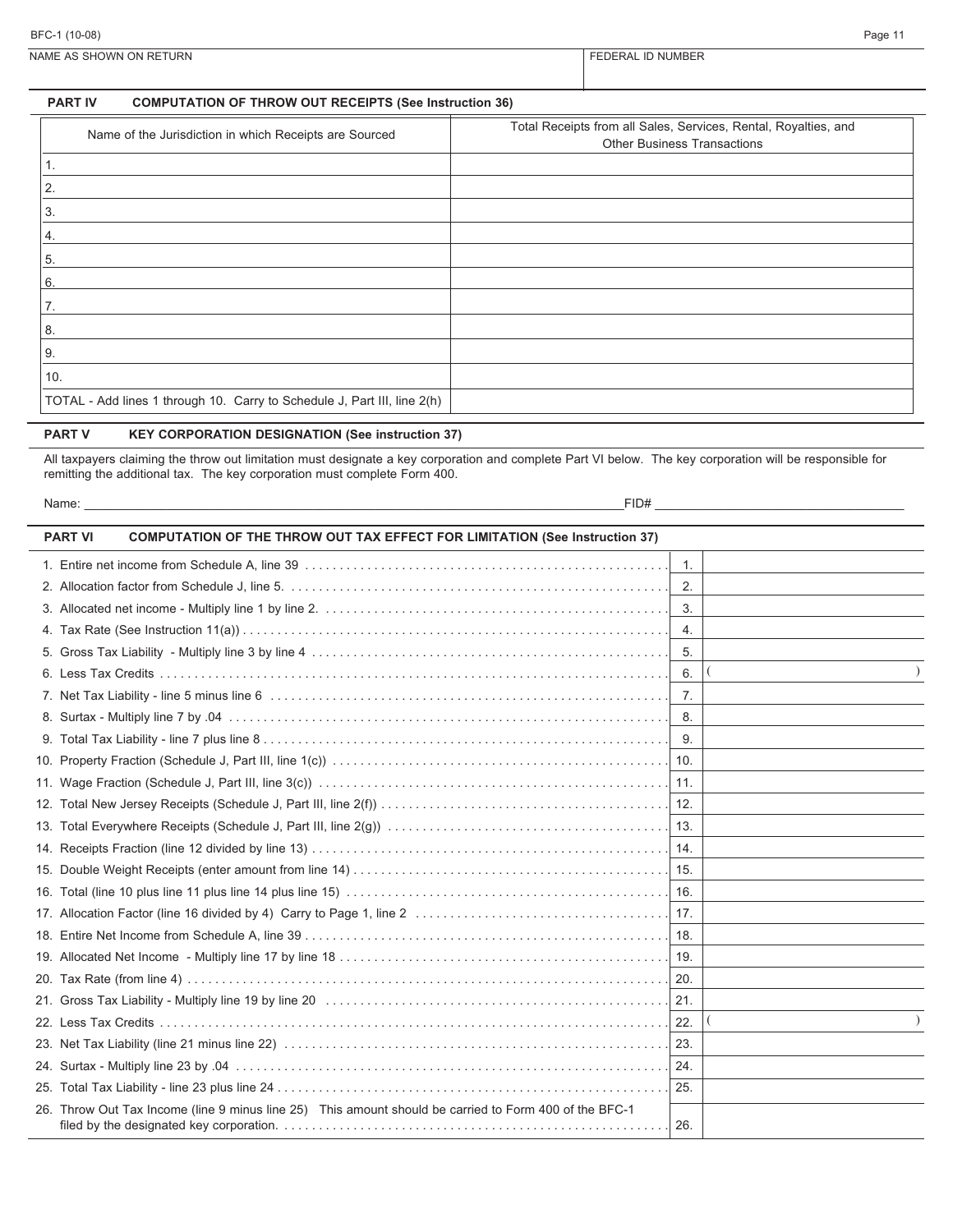| эσ | c |  |
|----|---|--|
|    |   |  |

| <b>SCHEDULE P</b><br><b>SUBSIDIARY INVESTMENT ANALYSIS (See Instruction 41)</b>                                                                                                                                                                                                                                                                   |                                             |                                                           |                           |                    |                                                        |                             |                                   |                                                                         |
|---------------------------------------------------------------------------------------------------------------------------------------------------------------------------------------------------------------------------------------------------------------------------------------------------------------------------------------------------|---------------------------------------------|-----------------------------------------------------------|---------------------------|--------------------|--------------------------------------------------------|-----------------------------|-----------------------------------|-------------------------------------------------------------------------|
| NOTE: Taxpayers must hold at least 80% of the combined voting power of all classes of stock entitled to vote and at least 80% of the total number of shares of all other classes<br>of stock, except non-voting stock which is limited and preferred as to dividends, for each subsidiary. Do not include advances to subsidiaries in book value. |                                             |                                                           |                           |                    |                                                        |                             |                                   |                                                                         |
| (1)                                                                                                                                                                                                                                                                                                                                               |                                             |                                                           | (2)                       |                    |                                                        | (3)                         |                                   | (4)                                                                     |
|                                                                                                                                                                                                                                                                                                                                                   |                                             |                                                           | Percentage of Interest    |                    | <b>Book Value</b>                                      |                             |                                   | Dividend Income                                                         |
| Name of Subsidiary                                                                                                                                                                                                                                                                                                                                |                                             | Voting                                                    |                           | Non-Voting         |                                                        | (as reported in Schedule B) |                                   | (as reported in Schedule A)                                             |
|                                                                                                                                                                                                                                                                                                                                                   |                                             |                                                           |                           |                    |                                                        |                             |                                   |                                                                         |
|                                                                                                                                                                                                                                                                                                                                                   |                                             |                                                           |                           |                    |                                                        |                             |                                   |                                                                         |
|                                                                                                                                                                                                                                                                                                                                                   |                                             |                                                           |                           |                    |                                                        |                             |                                   |                                                                         |
|                                                                                                                                                                                                                                                                                                                                                   |                                             |                                                           |                           |                    |                                                        |                             |                                   |                                                                         |
| <b>SCHEDULE P-1</b><br><b>PARTNERSHIP INVESTMENT ANALYSIS (See Instruction 42)</b>                                                                                                                                                                                                                                                                |                                             |                                                           |                           |                    |                                                        |                             |                                   |                                                                         |
| (1)<br>Name of Partnership<br>LLC, or Other Entity and Federal ID Number                                                                                                                                                                                                                                                                          | (2)<br>Date and<br>State where<br>Organized | (3)<br>Percentage<br>of<br>Ownership                      | (4)<br>Limited<br>Partner | General<br>Partner | (5)<br><b>Tax Accounting Method</b><br>Flow<br>Through | Separate<br>Accounting      | (6)<br>New Jersey<br>Nexus<br>Yes | (7)<br>Tax Payments Made on Behalf<br>of Taxpayer by Partnerships<br>No |
|                                                                                                                                                                                                                                                                                                                                                   |                                             |                                                           |                           |                    |                                                        |                             |                                   |                                                                         |
|                                                                                                                                                                                                                                                                                                                                                   |                                             |                                                           |                           |                    |                                                        |                             |                                   |                                                                         |
|                                                                                                                                                                                                                                                                                                                                                   |                                             |                                                           |                           |                    |                                                        |                             |                                   |                                                                         |
|                                                                                                                                                                                                                                                                                                                                                   |                                             |                                                           |                           |                    |                                                        |                             |                                   |                                                                         |
|                                                                                                                                                                                                                                                                                                                                                   |                                             |                                                           |                           |                    |                                                        |                             |                                   |                                                                         |
| <b>SCHEDULE PC</b>                                                                                                                                                                                                                                                                                                                                |                                             | PER CAPITA LICENSED PROFESSIONAL FEE (See Instruction 43) |                           |                    |                                                        |                             |                                   |                                                                         |
| 1 (a). Enter number of resident and non-resident professionals with physical nexus with                                                                                                                                                                                                                                                           |                                             |                                                           |                           |                    |                                                        |                             | 1(a)                              |                                                                         |
| 1(b). Enter number of non-resident professionals without physical nexus with                                                                                                                                                                                                                                                                      |                                             |                                                           |                           |                    |                                                        |                             |                                   |                                                                         |
|                                                                                                                                                                                                                                                                                                                                                   |                                             |                                                           |                           |                    |                                                        |                             | 1(b)                              |                                                                         |
|                                                                                                                                                                                                                                                                                                                                                   |                                             |                                                           |                           |                    |                                                        |                             | 1(c)                              |                                                                         |
|                                                                                                                                                                                                                                                                                                                                                   |                                             |                                                           |                           |                    |                                                        |                             | 2.                                |                                                                         |
|                                                                                                                                                                                                                                                                                                                                                   |                                             |                                                           |                           |                    |                                                        |                             | 3.                                |                                                                         |
|                                                                                                                                                                                                                                                                                                                                                   |                                             |                                                           |                           |                    |                                                        |                             | 4.                                |                                                                         |
| 5. Balance of Fee Due (line 3 minus line 4). If the result is zero or above, enter this amount on page 1, line 21                                                                                                                                                                                                                                 |                                             |                                                           |                           |                    |                                                        |                             | 5.                                |                                                                         |
| 6. Credit to next year's Professional Corporation Fee (if line 5 is below zero, enter the amount here)                                                                                                                                                                                                                                            |                                             |                                                           |                           |                    |                                                        |                             | 6.                                |                                                                         |
| <b>SCHEDULE Q</b><br><b>QUALIFIED SUBCHAPTER S SUBSIDIARIES (QSSS)</b>                                                                                                                                                                                                                                                                            |                                             |                                                           |                           |                    |                                                        |                             |                                   |                                                                         |
| If yes, list all the QSSS's names, addresses, and FID#'s below. Attach additional rider if necessary. Separately note those subsidiaries who have<br>made a New Jersey QSSS election and whose activities are included in this return.                                                                                                            |                                             |                                                           |                           |                    |                                                        |                             |                                   | <b>Yes</b><br>$\mathsf{No}$                                             |
|                                                                                                                                                                                                                                                                                                                                                   |                                             |                                                           |                           |                    |                                                        |                             |                                   |                                                                         |
| <b>SCHEDULE R</b><br><b>DIVIDEND EXCLUSION (See Instruction 44)</b>                                                                                                                                                                                                                                                                               |                                             |                                                           |                           |                    |                                                        |                             |                                   |                                                                         |
|                                                                                                                                                                                                                                                                                                                                                   |                                             |                                                           |                           |                    |                                                        |                             | $\mathbf{1}$                      |                                                                         |
|                                                                                                                                                                                                                                                                                                                                                   |                                             |                                                           |                           |                    |                                                        |                             | 2                                 |                                                                         |
|                                                                                                                                                                                                                                                                                                                                                   |                                             |                                                           |                           |                    |                                                        |                             | 3                                 |                                                                         |
| 4. Less: Dividend income from investments where taxpayer owns less than 50% of voting stock and less than 50%                                                                                                                                                                                                                                     |                                             |                                                           |                           |                    |                                                        |                             | 4.                                |                                                                         |
|                                                                                                                                                                                                                                                                                                                                                   |                                             |                                                           |                           |                    |                                                        |                             | 5.                                |                                                                         |
|                                                                                                                                                                                                                                                                                                                                                   |                                             |                                                           |                           |                    |                                                        |                             | 6                                 |                                                                         |

7. DIVIDEND EXCLUSION: Line 2 plus line 6 (Carry to Schedule A, line 37) . . . . . . . . . . . . . . . . . . . . . . . . . . . . . . . 7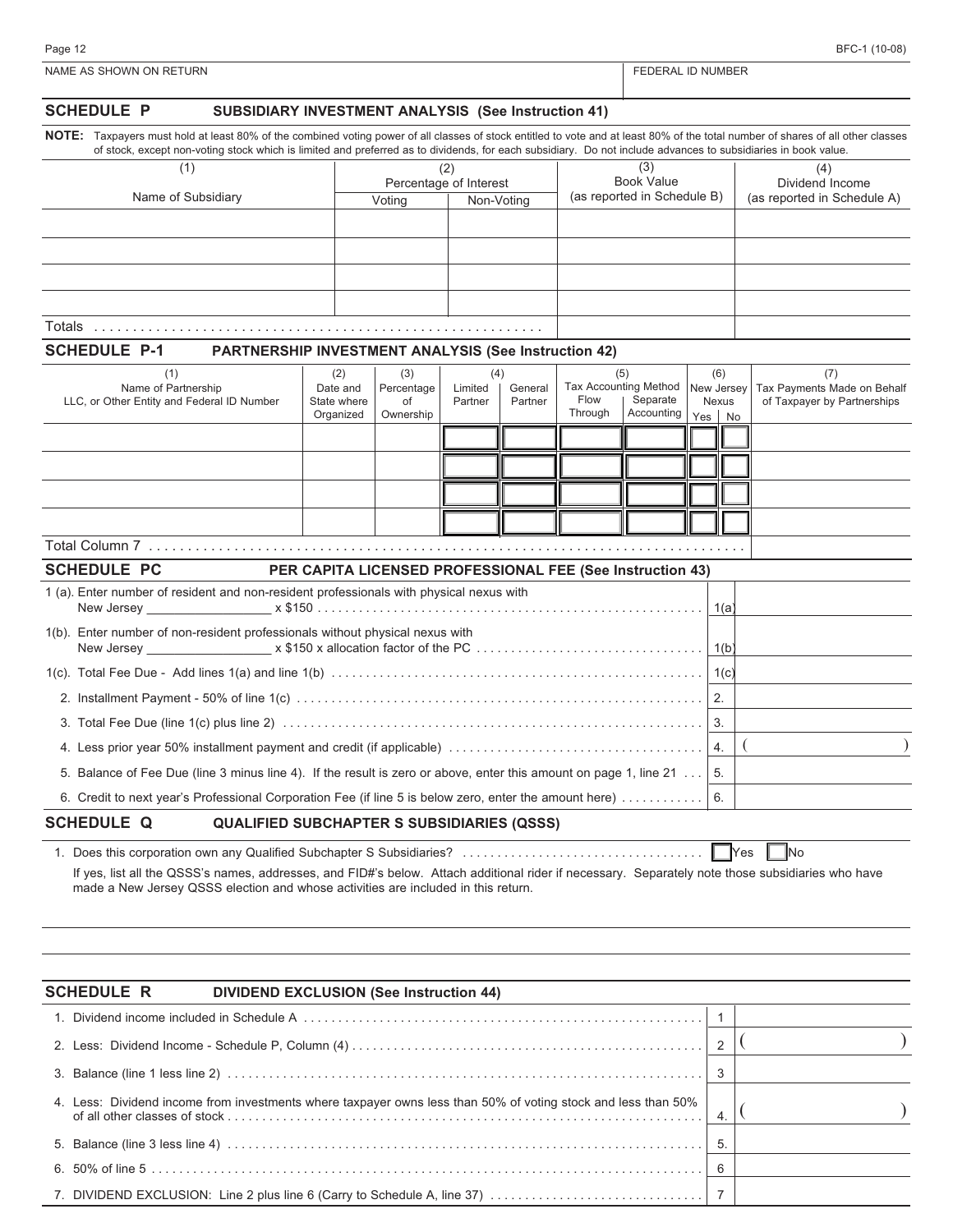| BFC-1 (10-08)                                                                                                                                                                                                                                                                                                                         |                   | Page 13 |
|---------------------------------------------------------------------------------------------------------------------------------------------------------------------------------------------------------------------------------------------------------------------------------------------------------------------------------------|-------------------|---------|
| NAME AS SHOWN ON RETURN                                                                                                                                                                                                                                                                                                               | FEDERAL ID NUMBER |         |
| <b>SCHEDULE S - PARTI</b><br><b>DEPRECIATION AND SAFE HARBOR LEASING (See Instruction 45)</b>                                                                                                                                                                                                                                         |                   |         |
|                                                                                                                                                                                                                                                                                                                                       | $\mathbf{1}$      |         |
|                                                                                                                                                                                                                                                                                                                                       | 2                 |         |
| 3. a) MACRS - for assets placed in service during accounting periods beginning on and after July 7, 1993                                                                                                                                                                                                                              | 3(a)              |         |
| b) MACRS - included in line 3(a) for assets on which bonus depreciation and excess section 179 depreciation taken                                                                                                                                                                                                                     | 3(b)              |         |
| 4. MACRS - for assets placed in service during accounting periods beginning prior to July 7, 1993                                                                                                                                                                                                                                     | 4                 |         |
|                                                                                                                                                                                                                                                                                                                                       | 5                 |         |
| 6. Other Depreciation - for assets placed in service after December 31, 1980                                                                                                                                                                                                                                                          | 6                 |         |
| 7. Other Depreciation - for assets placed in service prior to January 1, 1981                                                                                                                                                                                                                                                         | $\overline{7}$    |         |
| 8. Listed Property - for assets placed in service during accounting periods beginning on and after July 7, 1993                                                                                                                                                                                                                       | 8                 |         |
| 9. Listed Property - for assets placed in service during accounting periods beginning prior to July 7, 1993                                                                                                                                                                                                                           | 9                 |         |
|                                                                                                                                                                                                                                                                                                                                       | 10                |         |
| Attach Federal Form 4562 to Return and Include Federal Depreciation Worksheet                                                                                                                                                                                                                                                         |                   |         |
| Adjustments at Line 32, Schedule A - Depreciation and Certain Safe Harbor Lease Transactions                                                                                                                                                                                                                                          |                   |         |
| 11. Additions                                                                                                                                                                                                                                                                                                                         |                   |         |
| (a) Amounts from lines $3(b)$ , $4$ , $5$ , $6$ and $9$ above $\dots\dots\dots\dots\dots\dots\dots\dots$ a.                                                                                                                                                                                                                           |                   |         |
| (b) Special Depreciation Allowance - for assets placed in service during accounting<br>periods beginning on and after January 1, 2002, and for which federal 30%<br>or 50% bonus depreciation was taken in the current tax year. Include the initial 30%<br>or 50% bonus amount and the regular depreciation on the adjusted basis b. |                   |         |
| (c) Distributive share of ACRS and MACRS from a partnership $\ldots \ldots \ldots \ldots$ c.                                                                                                                                                                                                                                          |                   |         |
| (d) Deductions on Federal return resulting from an election made pursuant to<br>IRC Section 168(f)8 exclusive of elections made with respect to mass<br>commuting vehicles.                                                                                                                                                           |                   |         |
|                                                                                                                                                                                                                                                                                                                                       |                   |         |
|                                                                                                                                                                                                                                                                                                                                       |                   |         |
|                                                                                                                                                                                                                                                                                                                                       |                   |         |
|                                                                                                                                                                                                                                                                                                                                       | d.                |         |
| (e) Section 179 depreciation in excess of New Jersey allowable deduction.                                                                                                                                                                                                                                                             |                   |         |
| Total line 11 (lines a, b, c, d and e) $\ldots$ $\ldots$ $\ldots$ $\ldots$ $\ldots$ $\ldots$ $\ldots$ $\ldots$ $\ldots$ $\ldots$ $\ldots$ $\ldots$ $\ldots$ $\ldots$ $\ldots$ 11                                                                                                                                                      |                   |         |
| 12. Deductions                                                                                                                                                                                                                                                                                                                        |                   |         |
|                                                                                                                                                                                                                                                                                                                                       |                   |         |
|                                                                                                                                                                                                                                                                                                                                       |                   |         |
| (c) Recomputed depreciation attributable to distributive share of recovery                                                                                                                                                                                                                                                            |                   |         |
|                                                                                                                                                                                                                                                                                                                                       |                   |         |
| (d) Any income included in the return with respect to property described at<br>line 11(d) solely as a result of that election $\dots \dots \dots \dots \dots \dots \dots$ d.                                                                                                                                                          |                   |         |
| (e) The lessee/user should enter the amount of depreciation which would have<br>been allowable under the Internal Revenue Code at December 31, 1980 had                                                                                                                                                                               |                   |         |
| (f) Excess of accumulated ACRS, MACRS, or bonus depreciation over accumulated<br>NJ depreciation on physical disposal of recovery property (attach computations). f.                                                                                                                                                                  |                   |         |
| Total line 12 (lines a, b, c, d, e and f) $\ldots$ $\ldots$ $\ldots$ $\ldots$ $\ldots$ $\ldots$ $\ldots$ $\ldots$ $\ldots$ $\ldots$ $\ldots$ $\ldots$ $\ldots$ $\ldots$ $\ldots$ $\ldots$ $\ldots$ $\ldots$ $\ldots$ $\ldots$                                                                                                         |                   |         |
|                                                                                                                                                                                                                                                                                                                                       |                   |         |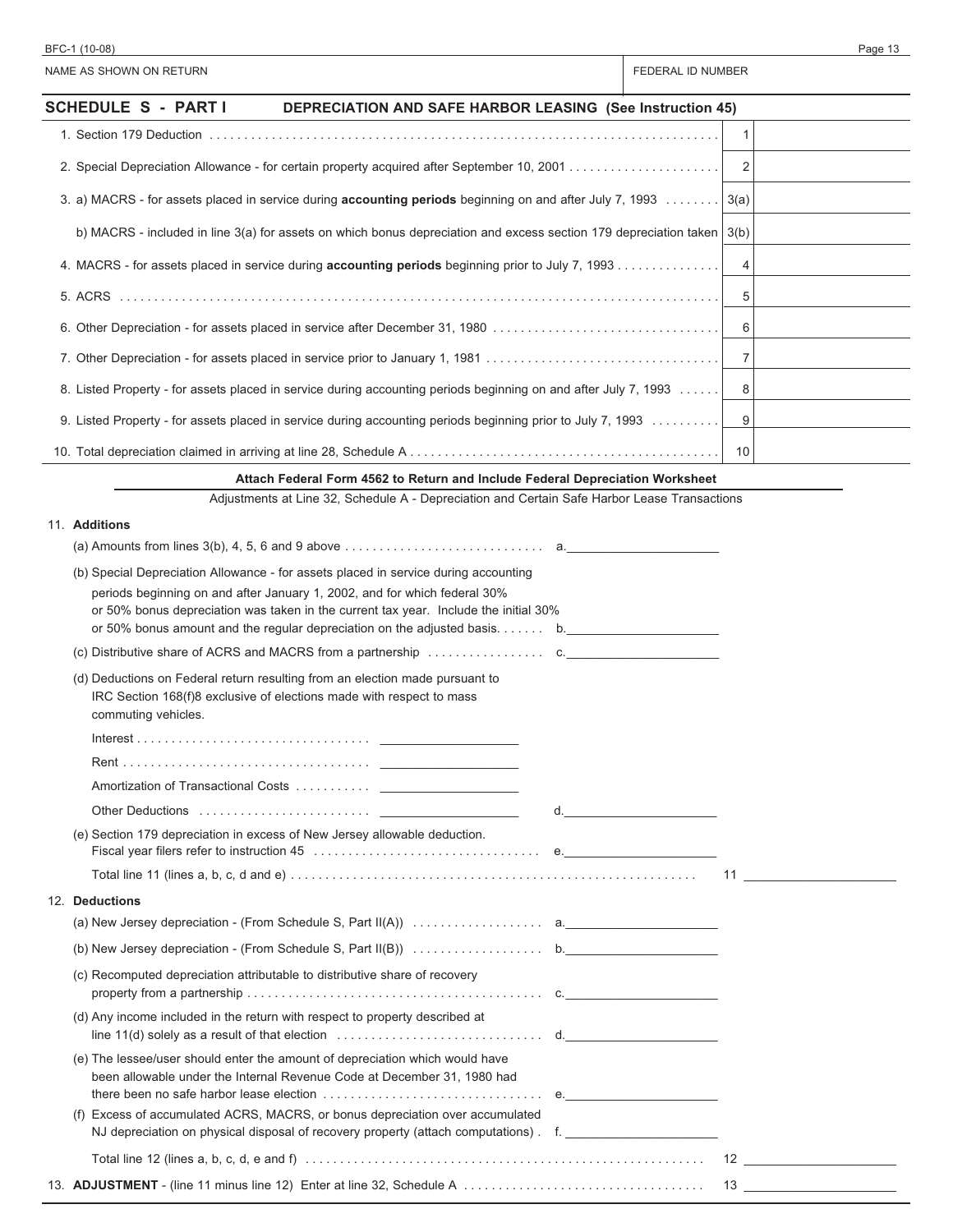| NI A N<br>┅<br><b>JWN</b><br>1 N H | $\cdots$ |
|------------------------------------|----------|
|                                    |          |

| SCHEDULE S - PART II(A)                                                                                                                                                                         |                                                     | N.J. Depreciation on Recovery Property Placed in Service On or After January 1, 1981 and Prior to<br>Taxpayers Fiscal or Calendar Accounting Periods Beginning On and After July 7, 1993. |                                                      |                                              |                     |                                          |
|-------------------------------------------------------------------------------------------------------------------------------------------------------------------------------------------------|-----------------------------------------------------|-------------------------------------------------------------------------------------------------------------------------------------------------------------------------------------------|------------------------------------------------------|----------------------------------------------|---------------------|------------------------------------------|
| (A)<br>Description of Property                                                                                                                                                                  | (B)<br>Month, Day and<br>Year placed in<br>service* | (C)<br>Use Federal basis                                                                                                                                                                  | (D)<br>Depreciation<br>allowable in earlier<br>years | (E)<br>Method of<br>figuring<br>depreciation | (F)<br>Life or rate | (G)<br>N.J. depreciation<br>computations |
| * Year placed in service acceptable for personal property only.<br>DO NOT USE "VARIOUS" IN ANY COLUMN.<br>Class Life Asset Depreciation Range (CLADR) System Depreciation - Attach Computations |                                                     |                                                                                                                                                                                           |                                                      |                                              |                     |                                          |
|                                                                                                                                                                                                 |                                                     |                                                                                                                                                                                           |                                                      |                                              |                     |                                          |
|                                                                                                                                                                                                 |                                                     |                                                                                                                                                                                           |                                                      |                                              |                     |                                          |
|                                                                                                                                                                                                 |                                                     |                                                                                                                                                                                           |                                                      |                                              |                     |                                          |
|                                                                                                                                                                                                 |                                                     |                                                                                                                                                                                           |                                                      |                                              |                     |                                          |
|                                                                                                                                                                                                 |                                                     |                                                                                                                                                                                           |                                                      |                                              |                     |                                          |
|                                                                                                                                                                                                 |                                                     |                                                                                                                                                                                           |                                                      |                                              |                     |                                          |
|                                                                                                                                                                                                 |                                                     |                                                                                                                                                                                           |                                                      |                                              |                     |                                          |
|                                                                                                                                                                                                 |                                                     |                                                                                                                                                                                           |                                                      |                                              |                     |                                          |
|                                                                                                                                                                                                 |                                                     |                                                                                                                                                                                           |                                                      |                                              |                     |                                          |
|                                                                                                                                                                                                 |                                                     |                                                                                                                                                                                           |                                                      |                                              |                     |                                          |
|                                                                                                                                                                                                 |                                                     |                                                                                                                                                                                           |                                                      |                                              |                     |                                          |
|                                                                                                                                                                                                 |                                                     |                                                                                                                                                                                           |                                                      |                                              |                     |                                          |
|                                                                                                                                                                                                 |                                                     |                                                                                                                                                                                           |                                                      |                                              |                     |                                          |

## **INSTRUCTIONS**

- Column A Do not classify as 3, 5, 10 or 15 year property. Classify consistent with Internal Revenue Code at December 31, 1980. Account for distributive share of partnership property and deductions separately. Do not include certain safe harbor lease property.
- Column B Clearly segregate property placed in service during each year. Depreciation on personal property is to be computed using the half-year convention such that one half year depreciation is to be claimed to the exclusion of any other depreciation convention allowable under the Internal Revenue Code at December 31, 1980 for property placed in service during the current year.
- Column C Basis is to be determined at the date property is placed in service and not as provided under the Internal Revenue Code at December 31, 1980. It is not to be restated where ACRS was accepted for certain property placed in service during 1981.
- Column D Depreciation allowable under the method adopted and

consistently applied for property described. Do not adjust for the effect of any ACRS deducted on the New Jersey Corporation Business Tax Return for property placed in service during 1981.

- Column E Any method allowable under the Internal Revenue Code at December 31, 1980.
- Column F Any life or rate permissible under the Internal Revenue Code at December 31, 1980. (LIVES PERMISSIBLE UNDER THE IRS CODE AT DECEMBER 31, 1980 FREQUENTLY DIFFER FROM ACRS AND MACRS LIVES)
- Column G Consider any salvage value which was required to be considered under Internal Revenue Code at December 31, 1980. Do not claim depreciation in the year of disposal. Accumulated depreciation may not exceed accumulated ACRS and MACRS deductions over the life of the property and deductions for the final year or years are limited where ACRS was deducted on the New Jersey return for property placed in service during 1981.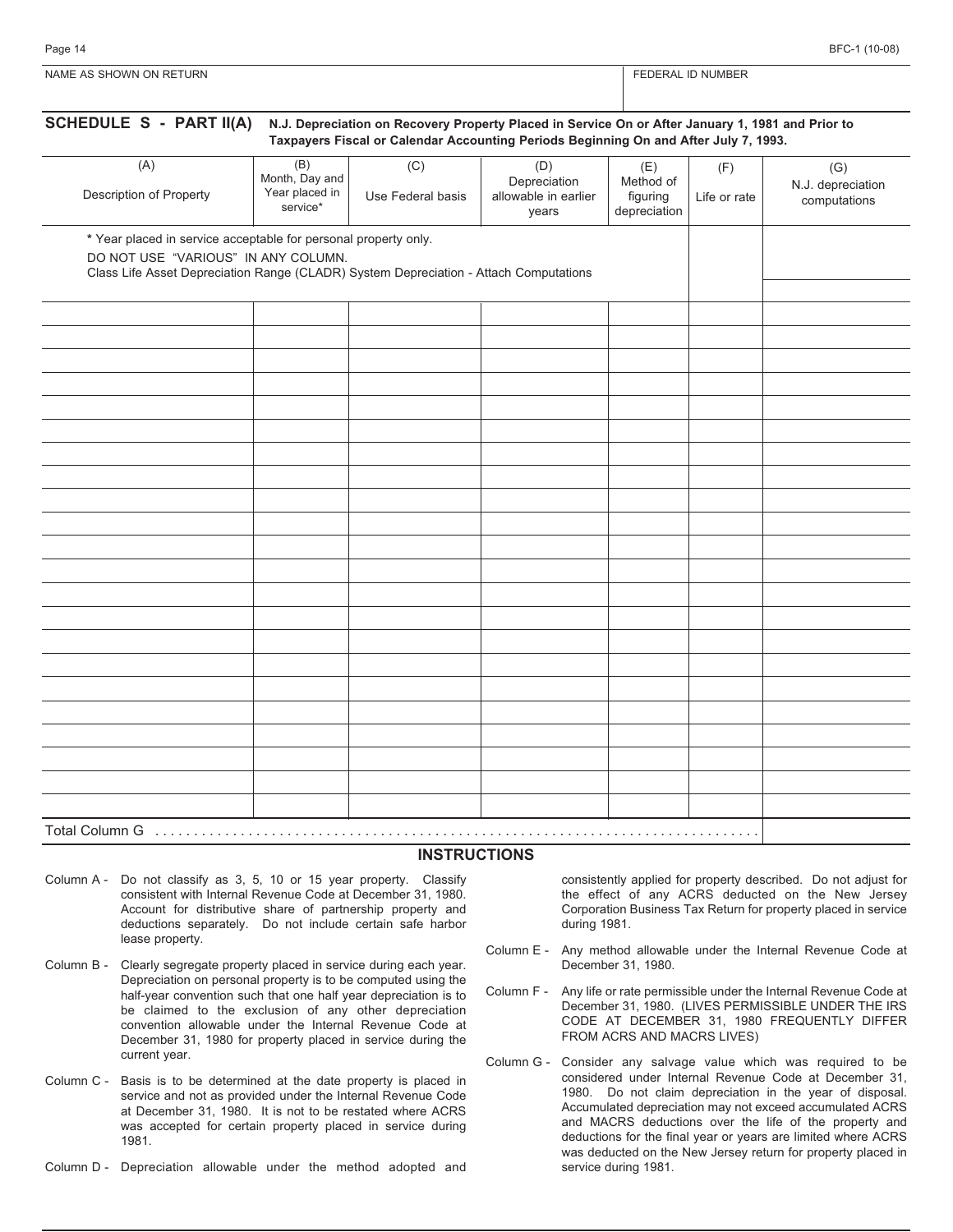| <b>NAME</b><br>AS SHOWN ON RETURN | NUMBER<br><b>FEDERAL IL</b><br>$\overline{1}$<br>שו |
|-----------------------------------|-----------------------------------------------------|

| <b>FEDERAL ID NUMBER</b> |  |
|--------------------------|--|

#### **SCHEDULE S - PART II(B) Special Depreciation Allowance - for assets placed in service during accounting periods beginning on and after January 1, 2002, and for which federal 30% or 50% bonus depreciation or excess section 179 depreciation was taken.** (H) (G) (F) (D) (E) (C) (B) (A)

| (A)                          | (B)<br>Month, Day<br>and Year | (C)               | $(D)$<br>Special          | (E)<br>Depreciation           | $(F)$<br>Method of       | (G)          | $(\mathsf{H})$<br>N.J. Depreciation |
|------------------------------|-------------------------------|-------------------|---------------------------|-------------------------------|--------------------------|--------------|-------------------------------------|
| Description of Property      | placed in<br>service*         | Use Federal basis | Depreciation<br>Allowance | allowable in<br>earlier years | figuring<br>depreciation | Life or rate | Computations                        |
|                              |                               |                   |                           |                               |                          |              |                                     |
|                              |                               |                   |                           |                               |                          |              |                                     |
|                              |                               |                   |                           |                               |                          |              |                                     |
|                              |                               |                   |                           |                               |                          |              |                                     |
|                              |                               |                   |                           |                               |                          |              |                                     |
|                              |                               |                   |                           |                               |                          |              |                                     |
|                              |                               |                   |                           |                               |                          |              |                                     |
|                              |                               |                   |                           |                               |                          |              |                                     |
|                              |                               |                   |                           |                               |                          |              |                                     |
|                              |                               |                   |                           |                               |                          |              |                                     |
|                              |                               |                   |                           |                               |                          |              |                                     |
|                              |                               |                   |                           |                               |                          |              |                                     |
|                              |                               |                   |                           |                               |                          |              |                                     |
|                              |                               |                   |                           |                               |                          |              |                                     |
|                              |                               |                   |                           |                               |                          |              |                                     |
|                              |                               |                   |                           |                               |                          |              |                                     |
|                              |                               |                   |                           |                               |                          |              |                                     |
|                              |                               |                   |                           |                               |                          |              |                                     |
|                              |                               |                   |                           |                               |                          |              |                                     |
|                              |                               |                   |                           |                               |                          |              |                                     |
|                              |                               |                   |                           |                               |                          |              |                                     |
|                              |                               |                   |                           |                               |                          |              |                                     |
|                              |                               |                   |                           |                               |                          |              |                                     |
|                              |                               |                   |                           |                               |                          |              |                                     |
|                              |                               |                   |                           |                               |                          |              |                                     |
|                              |                               |                   |                           |                               |                          |              |                                     |
|                              |                               |                   |                           |                               |                          |              |                                     |
|                              |                               |                   |                           |                               |                          |              |                                     |
|                              |                               |                   |                           |                               |                          |              |                                     |
| Total Column H<br>1.1.1<br>. |                               |                   |                           |                               |                          |              |                                     |

\*Year placed in service acceptable for personal property only.

#### **INSTRUCTIONS**

Column A - Classify consistent with Internal Revenue Code.

- Column B Clearly segregate property placed in service during each year.
- Column C Basis is to be determined at the date property is placed in service and not as provided after taking the 30% or 50% firstyear depreciation allowance.
- Column D State the amount of the 30% or 50% special depreciation allowance taken for the first year the property was placed in service.
- Column E: Depreciation allowable under the method adopted and consistently applied for property described. Do not adjust for the effect of the 30% or 50% first-year bonus depreciation allowance.
- Column F Use the same method that was used for Federal purposes.
- Column G Use the same life that was used for Federal purposes.
- Column H Figure the depreciation amount as if the 30% or 50% special depreciation allowance was not in effect.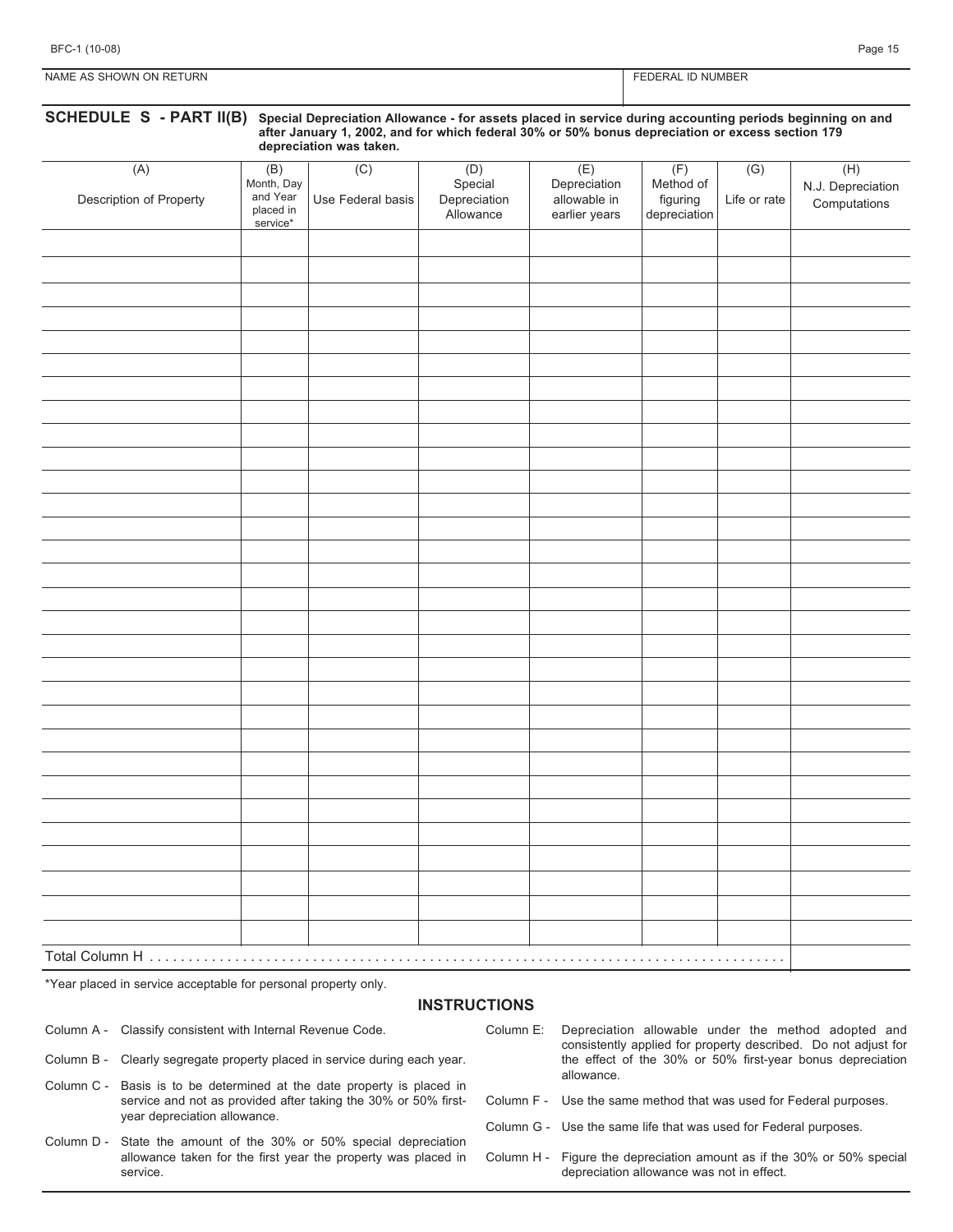| NAME AS SHOWN ON RETURN                                                            | FEDERAL ID NUMBER             |              |                  |                        |  |  |
|------------------------------------------------------------------------------------|-------------------------------|--------------|------------------|------------------------|--|--|
| <b>SCHEDULE T</b><br><b>ACKNOWLEDGEMENT OF RESPONSIBILITY (See Instruction 46)</b> |                               |              |                  |                        |  |  |
| (A)<br>Name                                                                        | (B)<br>Social Security Number | (C)<br>Title | (D)<br>Signature | (E)<br>Trust Fund Tax* |  |  |
|                                                                                    |                               |              |                  |                        |  |  |
|                                                                                    |                               |              |                  |                        |  |  |
|                                                                                    |                               |              |                  |                        |  |  |
|                                                                                    |                               |              |                  |                        |  |  |
|                                                                                    |                               |              |                  |                        |  |  |
|                                                                                    |                               |              |                  |                        |  |  |
|                                                                                    |                               |              |                  |                        |  |  |
|                                                                                    |                               |              |                  |                        |  |  |
|                                                                                    |                               |              |                  |                        |  |  |
|                                                                                    |                               |              |                  |                        |  |  |

Page 16 BFC-1 (10-08)

**\*Trust Fund Taxes** include: Sales and Use Tax, Gross Income Withholding Tax, Motor Fuels Tax, 9-1-1 Emergency Response Fee, Atlantic City Luxury Tax, Cape May Tourism Tax, Hotel/Motel State Occupancy Fee and Municipal Occupancy Fee, Motor Vehicle Tire Fee, Cosmetic Medical Procedures Gross Receipts Tax, Tobacco Products Wholesale Sales and Use Tax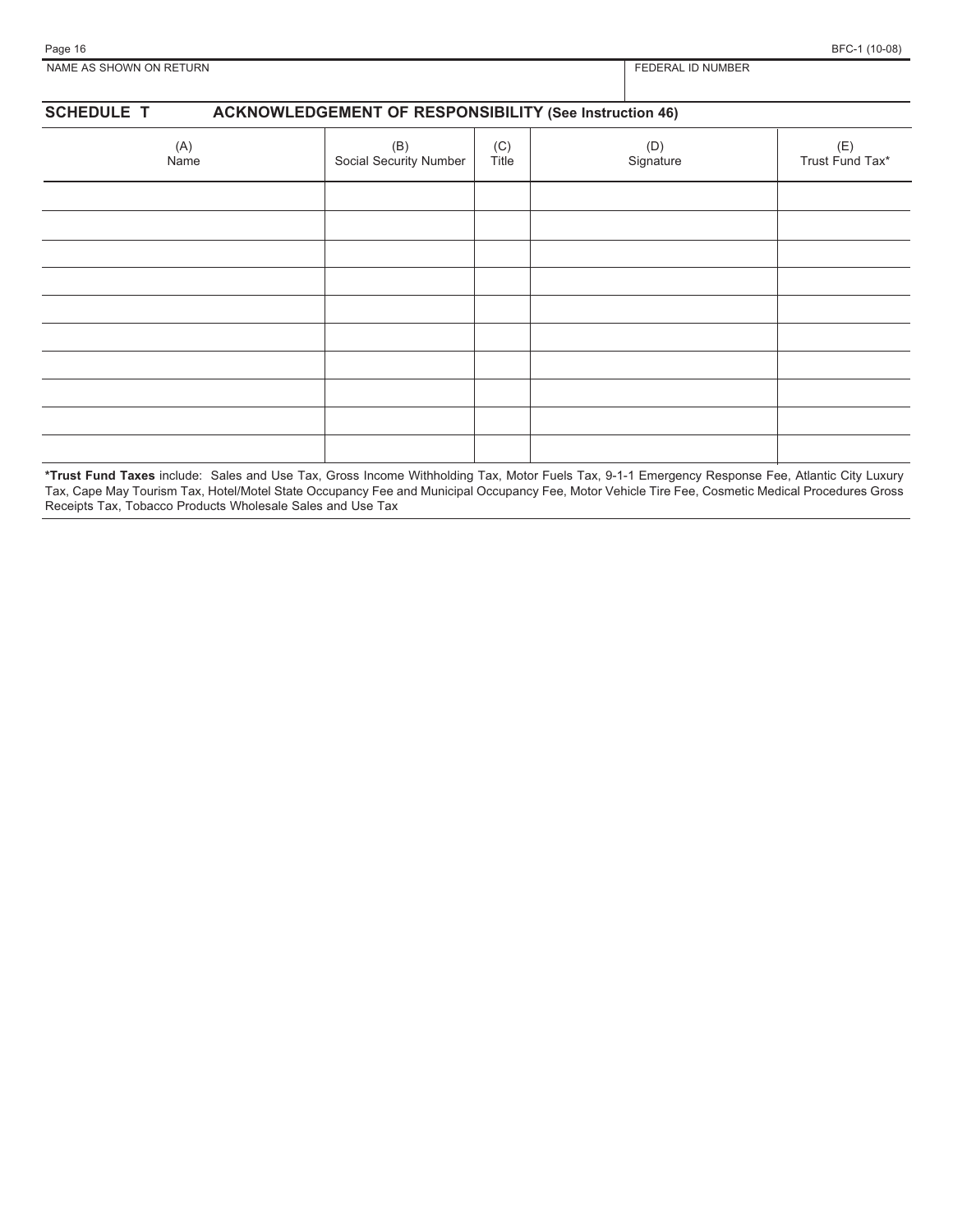BFC-1 (10-08) Page 17

NAME AS SHOWN ON RETURN FEDERAL STATES AND REAL STATES IN THE STATES OF STATES AND REAL STATES OF STATES AND REAL STATES OF STATES AND REAL STATES OF STATES AND REAL STATES OF STATES AND REAL STATES OF STATES AND REAL STAT

# **SCHEDULE L (See Instruction 38)**

| For      |                        | Column I                       | Column II                          | Column III |
|----------|------------------------|--------------------------------|------------------------------------|------------|
| Division |                        | Office Locations in New Jersey | Deposit Balances<br>or<br>Receipts | Percentage |
| Use      | <b>Taxing District</b> | County                         |                                    |            |
|          |                        |                                |                                    |            |
|          |                        |                                |                                    |            |
|          |                        |                                |                                    |            |
|          |                        |                                |                                    |            |
|          |                        |                                |                                    |            |
|          |                        |                                |                                    |            |
|          |                        |                                |                                    |            |
|          |                        |                                |                                    |            |
|          |                        |                                |                                    |            |
|          |                        |                                |                                    |            |
|          |                        |                                |                                    |            |
|          |                        |                                |                                    |            |
|          |                        |                                |                                    |            |
|          |                        |                                |                                    |            |
|          |                        |                                |                                    |            |
|          |                        |                                |                                    |            |
|          |                        |                                |                                    |            |
|          |                        |                                |                                    |            |
|          |                        |                                |                                    |            |
|          |                        |                                |                                    |            |
|          |                        |                                |                                    |            |
|          |                        |                                |                                    |            |
|          |                        |                                |                                    |            |
|          |                        |                                |                                    |            |
|          |                        |                                |                                    |            |
|          |                        |                                |                                    |            |
|          |                        | <b>TOTALS</b>                  | $\sqrt{ }$                         |            |

#### **INSTRUCTIONS:**

- Column I Identify all offices maintained in New Jersey by taxing district (municipality) and county.
- Column II List deposit balances for Banking Corporations and receipts for Financial Business Corporations allocable to each New Jersey office location.
- Column III List the percentage rate each amount listed in Column II bears to the total deposit balances or total receipts in New Jersey.
	- **NOTE:** Totals required in this schedule are the sum of the individual taxing district amounts and percentages. Total percentage reported at Column III must equal 100%. Also, each individual computation should be carried to six decimal places.